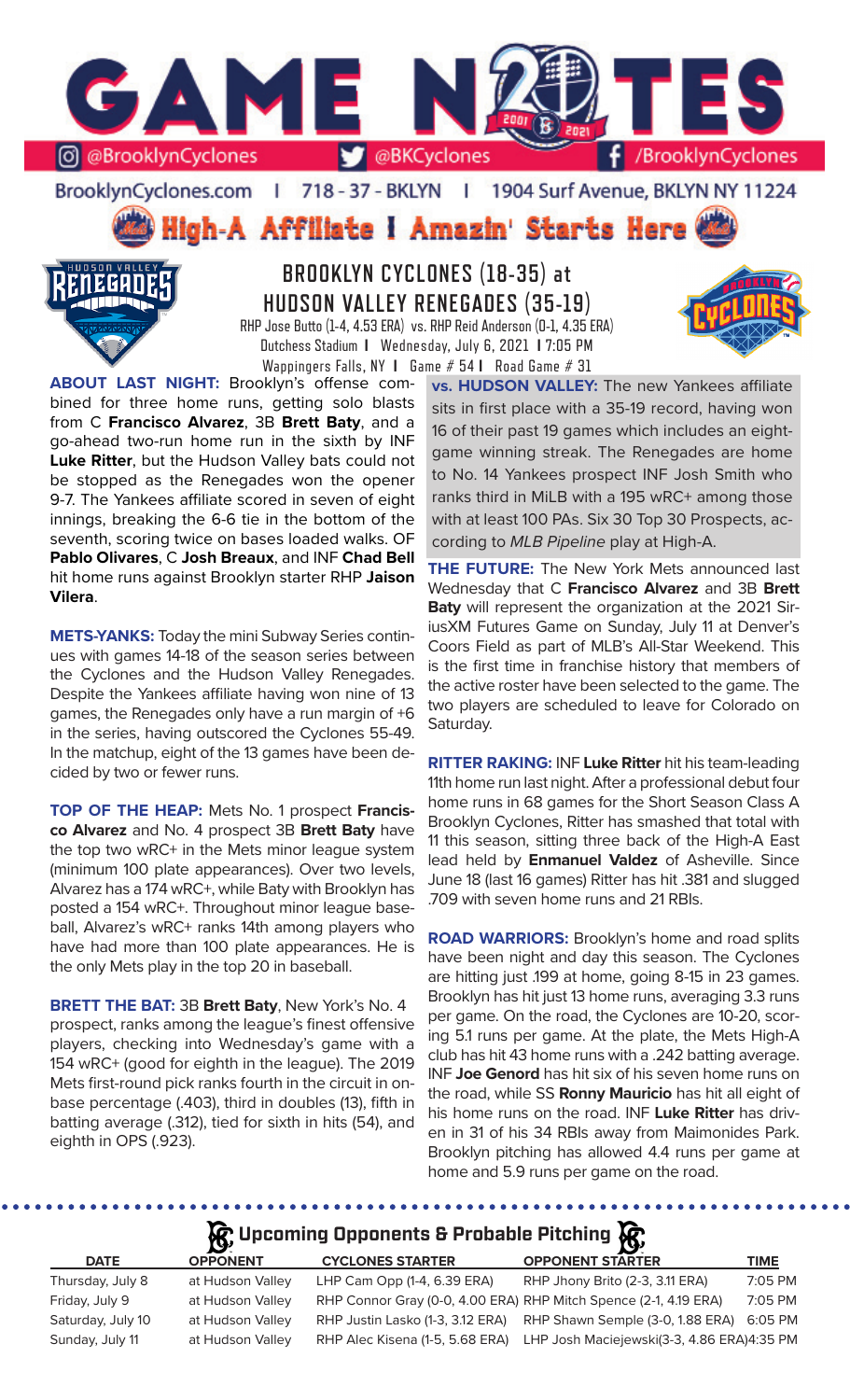

LAST TIME OUT: Butto turned in his first quality start of the season, striking out a career-high-tying nine batters for th first time since 2019. The 23 year old allowed two earne runs on just five hits, sitting 95-97 mph.

**TOP 30 PROSPECT:** Jose Butto ranks No. 15 in the Met system according to *MLB Pipeline*.

ARM ACTION: Butto's change-up has sparkled during his time as a professional with scouts calling it "near elite." Butto only throws 93 mph and had touched 96 mph, but his change, thrown 10-11 mph slower, is torturous to opposing batters due to his arm action mimicking his fastball delivery.

**ASCENSION:** Spent 2019 with formerly Low-A Columbia marked Butto's best as a professional, posting a career-high 8.76 K/9 and a career-fewest 2.49 BB/9. The Venezuelan also only allowed eight home runs in 112 innings, good for 0.64 HR/9. His 3.43 FIP in 2019 has been his lowest mark since pitching in the states.

**CUMANA, SUCRE:** Butto hails from Cumana, Sucre, Venezuela, a city on the northern tip of Venezuela near the coast. Argueably, the most famous MLB player from Cumana is Armando Galarraga, who pitched for five different teams. He is best known for being one out away from a perfect game in 2010 before first base umpire Jim Joyce mistakenly called the runner safe.

**ONE STEP UP:** After pitching with Low-A Columbia in 2019, Butto takes the next logical step up the ladder, playing with High-A Brooklyn in 2021. Since he turned pro, Butto has pitched in the Dominican Summer League, with the Kingsport Mets in Rookie-Advanced, Short Season Class A Brooklyn, and Low-A Columbia. The only level he has skipped is the GCL Mets.

| e  |             |            |            |     | , , , , , , , , , , , , , , , , , , , |                | -----          |                |   |           |            |
|----|-------------|------------|------------|-----|---------------------------------------|----------------|----------------|----------------|---|-----------|------------|
|    |             |            |            |     | <b>Brooklyn Cyclones</b>              |                |                |                |   |           |            |
| е  | <b>DATE</b> | <b>OPP</b> | <b>DEC</b> | IP  | н                                     | R              | ER             | <b>BB</b>      | ĸ | <b>HR</b> | <b>AVG</b> |
| d  | 6/30        | @ ABD      |            | 6.0 | 5                                     | $\overline{2}$ | $\overline{2}$ |                | 9 | $\Omega$  | .236       |
|    | 6/24        | <b>JS</b>  |            | 4.2 | 4                                     | 3              | 1              | 1              | 5 | 0         | .239       |
|    | 6/18        | @ WIL      |            | 41  | 8                                     | 5              | 5              | 0              | 1 | 3         | .241       |
|    | 6/13        | <b>HV</b>  |            | 5.0 | 3                                     | $\Omega$       | $\Omega$       | $\overline{2}$ | 7 | $\Omega$  | .217       |
|    | 6/6         | $@$ JS     |            | 4.0 | 8                                     | 6              | 6              | $\overline{2}$ | 4 | 4         | .223       |
| :S | 6/1         | $@$ JS     | W          | 5.1 | 3                                     | 3              | $\overline{2}$ | 1              | 5 | 1         | .179       |
|    | 5/23        | vs. HV     |            | 5.0 | 5                                     | 1              |                | $\Omega$       | 5 | $\Omega$  | .188       |
|    | 5/18        | vs. HV     |            | 5.2 | $\overline{2}$                        | $\overline{2}$ | $\overline{2}$ | 1              | 3 | 1         | .156       |
|    | 5/12        | @GVL       |            | 4.0 | $\overline{2}$                        | 1              | 1              | 3              | 6 | $\Omega$  | .185       |
|    | 5/5         | @ASH       |            | 3.2 | 3                                     | 4              | 4              | 3              | 5 | 0         | .214       |
|    |             |            |            |     |                                       |                |                |                |   |           |            |

**2021 GAME-BY-GAME**

| K%                         | BB%                                    | HR/9                              |
|----------------------------|----------------------------------------|-----------------------------------|
| 25.0%                      | 7.0%                                   | 1.70                              |
| <b>BABIP</b>               | GB%                                    | FIP                               |
| .274                       | 44.3%                                  | 5.03                              |
|                            |                                        |                                   |
|                            | <b>BUTTO'S SEASON AND CAREER HIGHS</b> |                                   |
| 2021 Season                |                                        | Career                            |
| 9 (6/30 at Aberdeen)       | <b>Strikeouts</b>                      | 9 (6/21/19 at Asheville)          |
| None                       | <b>Double Digit K Games</b>            | None                              |
| 5 (5/23 vs. Hudson Valley) | <b>High Hits, Game</b>                 | 9 (2x, last: 4/11/19 at Lexingt.) |
| 4 (6/6 at Jersey Shore)    | High HR, Game                          | 4 (6/6 at Jersey Shore)           |
| 6 (6/6 at Jersey Shore)    | <b>High Runs, Game</b>                 | 6 (3x, last: 6/6/21 at JS)        |
| 3 (3x, 5/16 at Greenville) | <b>High Walks, Game</b>                | 3 (11x, 5/12/21 at Greenville)    |

None **Complete Games** 1 (6 IP, 7/24/18 vs. Danville)<br>None **Shutouts** None **Complete Shutouts Shutouts** 

|                 |                |   | CYCLONES STARTING PITCHER BREAKDOWN                   |     |         |
|-----------------|----------------|---|-------------------------------------------------------|-----|---------|
| <b>STARTER</b>  |                |   | <b>GS Quality StartsRun SupportRS/Start BC Record</b> |     |         |
| Butto, Jose     | 9              |   | 39                                                    | 4.3 | $4 - 5$ |
| Grey, Connor    | $\overline{2}$ |   | 14                                                    | 7.0 | $2 - 0$ |
| Griffin, David  |                | ∩ | 8                                                     | 8.0 | $O-1$   |
| Kisena, Alec    | 9              | ∩ | 38                                                    | 4.2 | $2 - 7$ |
| Lasko, Justin   | 5              | 4 | 22                                                    | 4.4 | $1 - 4$ |
| Opp, Cam        | 6              |   | 17                                                    | 2.8 | $2 - 4$ |
| Parsons, Hunter |                | Ω | 5                                                     | 5.0 | $1 - 0$ |
| Rojas, Oscar    | 4              | ∩ | 21                                                    | 5.3 | $1 - 3$ |
| Vilera, Jaison  | 10             | Ω | 41                                                    | 4.1 | $1-9$   |
| Walker, Josh    |                |   | 27                                                    | 6.8 | $3-1$   |

**CATCHER ERA**

|                  |           |            |              |     |     |     |             |           |            |              | <b>NAME</b>                                 |            | G            | ER |     | <b>INN</b> |     |                | <b>ERA</b> |            |
|------------------|-----------|------------|--------------|-----|-----|-----|-------------|-----------|------------|--------------|---------------------------------------------|------------|--------------|----|-----|------------|-----|----------------|------------|------------|
|                  |           |            |              |     |     |     |             |           |            |              | Alvarez                                     |            | 17           | 80 |     | 131        |     |                | 5.50       |            |
|                  |           |            |              |     |     |     |             |           |            |              | Mena                                        |            | 8            | 31 |     | 67         |     |                | 4.16       |            |
|                  |           |            |              |     |     |     |             |           |            |              | Senger                                      |            | 9            | 44 |     | 81         |     |                | 4.89       |            |
|                  |           |            |              |     |     |     |             |           |            |              | Uriarte                                     |            | 16           | 69 |     |            | 126 |                | 4.93       |            |
|                  |           |            |              |     |     |     |             |           |            |              | <b>BROOKLYN CYCLONES PITCHING BREAKDOWN</b> |            |              |    |     |            |     |                |            |            |
|                  | W-L       | <b>ERA</b> | IP<br>н      | R   | ER  | BB  | к           | <b>HR</b> | <b>AVG</b> |              | W-L                                         | <b>ERA</b> | ΙP           | н  | R   | ER         | BB  | ĸ              | <b>HR</b>  | <b>AVG</b> |
| <b>STARTERS</b>  | $8-24$    | 5.86       | 236.2 246    | 172 | 154 | -84 | 239         | -41       | .264       | <b>HOME</b>  | $8 - 15$                                    | 3.94       | 201.0 170    |    | 102 | 88         | 89  | 204            | 13         | .230       |
| <b>RELIEVERS</b> | $10-11$   | 3.62       | 209.0 174    | 107 | 84  | 119 | 227         | -9        | .224       | l ROAD       | $10 - 20$                                   | 5.52       | 244.2 250    |    | 177 | 150        | 114 | 262            | - 37       | .258       |
| TOTAL            | $18 - 35$ | 4.71       | 445.2420 270 |     |     |     | 233 203 466 | 50        | .246       | <b>TOTAL</b> | 18-35                                       | 4.71       | 445.2420 270 |    |     |            |     | 233 203 466 50 |            | .246       |
|                  |           |            |              |     |     |     |             |           |            |              |                                             |            |              |    |     |            |     |                |            |            |

**BULLPEN NOTES**

-RHP Hunter Parsons has a bullpen-lowest .242 BABIP

-RHP Josh Hejka's 2.98 FIP is the lowest in the Cyclones bullpen.

-RHP Josh Hejka sports a bullpen-lowest 5 BB%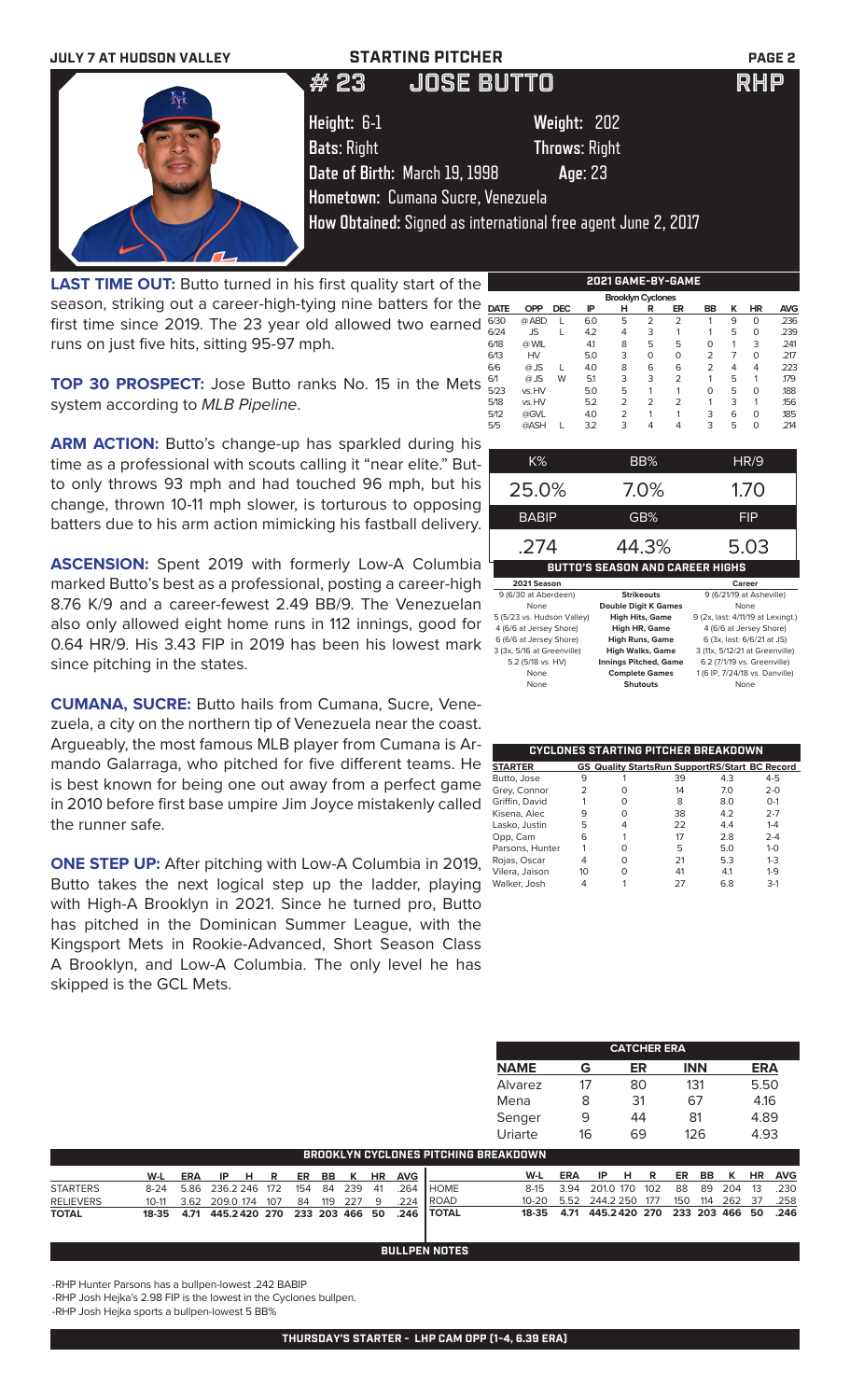| #19<br><b>FRANCISCO ALVAREZ - C</b>                                                                                                                                                                                      |                                                                          |                                                                                                                                                                                                                                                                                                                                                                                | .260, 7 HR, 20 RBI, .394 wOBA, wRC+ 146                                                                                                                                                                                                                                                                                           |
|--------------------------------------------------------------------------------------------------------------------------------------------------------------------------------------------------------------------------|--------------------------------------------------------------------------|--------------------------------------------------------------------------------------------------------------------------------------------------------------------------------------------------------------------------------------------------------------------------------------------------------------------------------------------------------------------------------|-----------------------------------------------------------------------------------------------------------------------------------------------------------------------------------------------------------------------------------------------------------------------------------------------------------------------------------|
| Last Game: 1-2, HR, RBI, BB, 3 R<br><b>RISP:</b> 8-27 (.296)<br><b>Streak:</b> 1 G (1-2)                                                                                                                                 | Home: 8-42 (.190)<br><b>Road: 19-62 (.306)</b><br>vs. HV: 4-18 (.222)    | Last HR: 7/6 at Hudson Valley<br>Multi-Hit Games: 6 (6/30 at Aberdeen G1)<br>Multi-RBI Games: 5 (6/25 vs. Jersey Shore)                                                                                                                                                                                                                                                        | Season High, Hits: 3 (6/6 at JS)<br>Season High, Runs: 3 (3x, 7/6 at HV)<br>Season High, RBI: 4 (6/6 at JS)<br>Season High, SB: 1 (6/3 at JS)                                                                                                                                                                                     |
| No. 38 prospect in the game according to MLB Pipeline                                                                                                                                                                    |                                                                          | • Enters his fourth year in the Mets organizationCalled up from Low-A St. Lucie on Monday, May 2419 years old, turning 20 on November 19                                                                                                                                                                                                                                       | · Ranks as the No. 1 prospect in the Mets system according to both MLB Pipeline and Baseball AmericaRanked as No. 4 catching prospect in baseball and the                                                                                                                                                                         |
| • Non-roster invitee to Mets Spring TrainingSigned with NYM as NDFA on July 2, 2018                                                                                                                                      |                                                                          |                                                                                                                                                                                                                                                                                                                                                                                | · Hit .417 (20-48) with five doubles, two home runs, and 12 RBIs in 15 games with St. LucieStruck out seven times and walked 15went 2-for-4 in stolen bases                                                                                                                                                                       |
| <b>ZACH ASHFORD - OF</b><br># 9                                                                                                                                                                                          |                                                                          |                                                                                                                                                                                                                                                                                                                                                                                | .224, 1 HR, 8 RBI, .282 WOBA, WRC+ 76                                                                                                                                                                                                                                                                                             |
| Last Game: DNP<br><b>RISP:</b> 5-15 (.300)<br><b>Streak:</b> 2 G (3-6)                                                                                                                                                   | Home: 8-34 (.235)<br><b>Road:</b> 7-33 (.212)<br>vs. HV: 6-20 (.300)     | Last HR: 5/23 vs. Hudson Valley<br>Multi-Hit Games: 2 (7/2 at Aberdeen)<br>Multi-RBI Games: 2 (6/30 at Aberdeen G2)                                                                                                                                                                                                                                                            | Season High, Hits: 2 (2x, 7/2 at ABD)<br>Season High, Runs: 2 (6/6 at JS)<br><b>Season High, RBI:</b> 2 (2x, 6/30 at ABD G2)<br><b>Season High, SB:</b> 1 (2x, 6/9 vs. HV G2)                                                                                                                                                     |
| • Drafted by the Mets out of Fresno State in the 6th round of the 2019 MLB Draft                                                                                                                                         |                                                                          | Enters his third year in the Mets organizationCalled up from Low-A St. Lucie on Saturday, May 22 •<br>• Hit .340 (17-50) in 14 games with the St. Lucie Mets in 2021, collecting three doubles and six walks with a stolen base<br>Spent his first few games as a pro with Brooklyn in 2019, hitting .136 in 16 games before being sent to the GCL Mets (37 G, .295/2/23/.413) |                                                                                                                                                                                                                                                                                                                                   |
| # 22 BRETT BATY - INF                                                                                                                                                                                                    |                                                                          |                                                                                                                                                                                                                                                                                                                                                                                | .213, 7 HR, 34 RBI, .406 wOBA, wRC+ 154                                                                                                                                                                                                                                                                                           |
| Last Game: 1-5, HR, 2 RBI, R<br><b>RISP: 18-51 (.353)</b><br><b>Streak:</b> 1 G (1-5)                                                                                                                                    | Home: 15-65 (.231)<br><b>Road:</b> 39-108 (.361)<br>vs. HV: 11-44 (.250) | Last HR: 7/6 at Hudson Valley<br>Multi-Hit Games: 15 (7/2 at Aberdeen)<br>Multi-RBI Games: 10 (7/6 at Hudson Valley)                                                                                                                                                                                                                                                           | Season High, Hits: 4 (5/19 vs. HV)<br><b>Season High, Runs: 2 (6x, 7/2 at ABD)</b><br><b>Season High, RBI:</b> $4$ (2x, $6/3$ at JS)<br><b>Season High, SB:</b> $1(4x, 7/2$ at ABD)                                                                                                                                               |
| • Joined the Alternate Training Site in Brooklyn in 2020                                                                                                                                                                 |                                                                          | • Earned a non-roster invitation to Spring Training in 2021, collecting a double and a single in 10 games and 10 at-bats                                                                                                                                                                                                                                                       | • Enters his third year in the Mets organizationRated as the No. 4 prospect in the Mets system and the No. 94 prospect in baseball according to MLB Pipeline                                                                                                                                                                      |
|                                                                                                                                                                                                                          |                                                                          | • Committed to the University of Texas before being drafted in the first round (12th overall) in 2019                                                                                                                                                                                                                                                                          | • Spent the majority of his first pro season with Kingsport (R) before a promotion to Brooklyn to finish the 2019 season, winning the league title with the Cyclones                                                                                                                                                              |
| #11<br><b>CODY BOHANEK - INF</b>                                                                                                                                                                                         |                                                                          |                                                                                                                                                                                                                                                                                                                                                                                | .221, 3 HR, 9 RBI, .329 wOBA, wRC+ 105                                                                                                                                                                                                                                                                                            |
| Last Game: 0-3, 2 BB, R<br><b>RISP:</b> 2-23 (.087)<br>Streak:                                                                                                                                                           | Home: 6-31 (.194)<br><b>Road: 13-61 (.213)</b><br>vs. HV: 3-22 (.136)    | Last HR: 6/30 at Aberdeen G1<br>Multi-Hit Games: 4 (6/27 vs. Jersey Shore)<br>Multi-RBI Games: 2 (6/30 at Aberdeen G2)                                                                                                                                                                                                                                                         | Season High, Hits: 3 (5/5 at Asheville)<br>Season High, Runs: 2 (2x, 6/15 at Wil)<br><b>Seaon High, RBI:</b> 2 (2x, 6/30 at ABD G2)<br><b>Season High, SB:</b> 1 (2x, 6/27 vs. JS)                                                                                                                                                |
| exchange for OF Ross Adolph, INF Luis Santana, and C Scott Manea                                                                                                                                                         |                                                                          | • Returns from Triple-A Syracuse 5/12-6/8 and 6/24: 21 G, 179/.338/.268 with three doubles, a triple, and a home run with 11 walks<br>• Broke camp with Brooklyn: 5 G, .313/.500/.500 with a home run a two RBIs before the call up<br>• Originally drafted by Houston in the 30th round of the 2017 MLB Draft from the University of Illinois-Chicago                         | • Enters his third year in the Mets organization and his fifth as a professionalTraded from Houston to the Mets in January of 2019 along with 3B J.D. Davis in                                                                                                                                                                    |
| #8<br><b>ANTOINE DUPLANTIS - OF</b>                                                                                                                                                                                      |                                                                          |                                                                                                                                                                                                                                                                                                                                                                                | .251, 2 HR, 12 RBI, .301 wOBA, wRC+ 88                                                                                                                                                                                                                                                                                            |
| Last Game: 3-5<br><b>RISP:</b> 8-33 (.242)<br><b>Streak: 1 G (3-5)</b>                                                                                                                                                   | Home: 10-64 (.156)<br>Road: 37-119 (.311)<br>vs. HV: 9-42 (.214)         | Last HR: 6/18 at Wilmington<br>Multi-Hit Games: 13 (7/6 at Hudson Valley)<br>Multi-RBI Games: 2 (6/18 at Wilmington)                                                                                                                                                                                                                                                           | Season High, Hits: 4 (5/16 at Greenville)<br>Season High, Runs: 4 (5/16 at Greenville)<br>Season High, RBI: 2 (2x, 6/18 at Wilmington)<br>Season High, SB: 1 (3x, 7/2 at Aberdeen)                                                                                                                                                |
| • Recorded eight outfield assists in 47 games to lead Brooklyn in 2019<br>finished a season at LSU hitting lower than .316                                                                                               |                                                                          |                                                                                                                                                                                                                                                                                                                                                                                | • Enters his third year in the Mets organization Spent his draft year with Brooklyn and scored the game-winning run against Lowell in the 2019 NYPL Championship<br>• Finished his LSU career with 359 hits, most in school history and second-most in SEC history behind fellow Mets MiLB outfielder Jake Mangum (383 hits)Never |
|                                                                                                                                                                                                                          |                                                                          |                                                                                                                                                                                                                                                                                                                                                                                | • Mets 12th round pick, 2019Also drafted in the 19th round by Cleveland in 2018Brother Armond, holds the world record in the pole vault with a height of 6.18m.                                                                                                                                                                   |
| # 20 JOE GENORD - INF                                                                                                                                                                                                    |                                                                          |                                                                                                                                                                                                                                                                                                                                                                                | .215, 7 HR, 19 RBI, .294 wOBA, wRC+ 83                                                                                                                                                                                                                                                                                            |
| Last Game: 1-4, 2B, RBI<br><b>RISP:</b> $6-36$ (.167)<br><b>Streak:</b> 1 G (1-4)                                                                                                                                        | Home: 9-56 (.161)<br><b>Road:</b> 23-99 (.232)<br>vs. HV: 6-34 (.176)    | <b>Last HR:</b> 6/20 at Wilmington<br>Multi-Hit Games: 6 (7/3 at Aberdeen)<br>Multi-RBI Games: 3 (6/1 at Jersey Shore)                                                                                                                                                                                                                                                         | Season High, Hits: 3 (2x, 5/19 vs. HV)<br>Season High, Runs: 3 (2x, 5/19 vs. HV)<br><b>Season High, RBI: 3 (5/8 at Asheville)</b><br><b>Season High, SB: 1 (6/18 at Wilmington)</b>                                                                                                                                               |
| • Two-time All-AAC honoree who led USF in home runs in each of his three seasons<br>• Mets 9th round pick in 2019 out of South Florida<br>• Also drafted by the Los Angeles Dodgers in the 19th round of the 2015 draft. |                                                                          | • Enters his third year in the Mets organizationNamed to the NYPL All-Star team and won a league title with Brooklyn in 2019<br>• Led the Cyclones with nine home runs and 44 RBIsEarned Player of the Week honors with the Cyclones during the week of July 7.                                                                                                                |                                                                                                                                                                                                                                                                                                                                   |
| <b>LUIS GONZALEZ - INF</b><br># 10                                                                                                                                                                                       |                                                                          |                                                                                                                                                                                                                                                                                                                                                                                | .053, O HR, O RBI, .048 wOBA, wRC+ -71                                                                                                                                                                                                                                                                                            |
| Last Game: 0-4<br><b>RISP: 0-4</b><br>Streak:                                                                                                                                                                            | Home:<br><b>Road: 1-19</b><br>vs. HV: 0-4                                | Last HR:<br><b>Multi-Hit Games:</b><br><b>Multi-RBI Games:</b>                                                                                                                                                                                                                                                                                                                 | Season High, Hits: 1 (7/4 at ABD)<br><b>Season High, Runs:</b><br>Season High, RBI:<br>Season High, SB:                                                                                                                                                                                                                           |
| • Played three games with Low-A St. Lucie, going 3-12 with a double<br>• Career .253 hitter in 587 games and 2,151 at-bats with Cincinnati and New York farm systems.<br>• Signed with the Reds in September of 2012.    |                                                                          | • Enters his first season in the Mets organization, signing a minor league deal with New York on May 30, 2021.<br>• Spent seven seasons in the Cincinnati farm system, reaching as high as Triple-A Louisville in 2019.                                                                                                                                                        |                                                                                                                                                                                                                                                                                                                                   |
| #35 ADRIAN HERNANDEZ - OF                                                                                                                                                                                                |                                                                          |                                                                                                                                                                                                                                                                                                                                                                                | .122, 1 HR, 2 RBI, .136 wOBA, wRC+ -16                                                                                                                                                                                                                                                                                            |
| Last Game: 0-4<br><b>RISP: 3-19 (.158)</b><br><b>Streak:</b>                                                                                                                                                             | Home: 7-34 (.206)<br><b>Road:</b> 5-53 (.094)<br>vs. HV: 1-21 (.048)     | Last HR:<br>Multi-Hit Games: 1 (5/25 vs. Aberdeen)<br><b>Multi-RBI Games:</b>                                                                                                                                                                                                                                                                                                  | Season High, Hits: 2 (5/25 vs. Aberdeen)<br><b>Season High, Runs: 1 (2x 6/25 vs. JS)</b><br><b>Season High, RBI:</b> 1 (2x 6/22 vs. JS)<br><b>Season High, SB:</b>                                                                                                                                                                |
|                                                                                                                                                                                                                          |                                                                          | • Returned from the Development List June 22stayed and worked out with Brooklyn from June 8-21.<br>• Enters his fifth year in the Mets organizationreceived 5/8 from extended spring training after the injury to OF Scott Ota.<br>• Ranked the No. 30 Prospect in the NYM system by MLB PipelineLimited to four games with the GCL Mets in 2019 due to hamstring injuries.    |                                                                                                                                                                                                                                                                                                                                   |

• Hit .261 with five homers and 34 RBIs in 63 games in the Dominican Summer League in 2018.

## • Signed for \$1.5 million by the Mets as a non-drafted international free agent in 2017

### **# 2 RONNY MAURICIO - INF** Last HR: 6/30 at Aberdeen G2 **.222, 8 HR, 27 RBI, .295 wOBA, wRC+ 84**<br>
Last Game: 0-5 **Home: 8-72** Last HR: 6/30 at Aberdeen G2 Season High, Hits: 3 (4x, 6/17 atWilmingtor<br>
RISP: 9-46 (.196) Ro **Last Game:** 0-5 **Home:** 8-72 **Last HR:** 6/30 at Aberdeen G2 **Season High, Hits:** 3 (4x, 6/17 atWilmington) **RISP:** 9-46 (.196) **Road: 35-113** (.310) **Road: 35-113 (.310) Riseric Bames: 2 (6/22 vs. Jersey Shore) Riseric Riseric Riseric Read: 35-113** (.310) **Road: 35-113 (.310) Multi-Hit Games: 8 (6/22 vs. Jersey Shore) S Multi-RBI Games:** 8 (6/30 at Aberdeen G2) **Season High, SB:** 2 (6/27 vs. JS)

• Enters his fifth year in the Mets organization...Rated as the No. 2 prospect in the Mets system and the No. 58 prospect in baseball according to *MLB Pipeline* • Non-roster invitee to Spring Training for the third consecutive season...Spent 2020 at the Mets Alternate Site and had one at-bat with the Tigres del Licey in the Dominican Winter League

• Named a South Atlantic League mid-season All-Star with Columbia (A) in 2019

• Won the 2018 GCL Mets Sterling Award, given to the team's most valuable player...Signed with the Mets as a 16-year-old on July 2, 2017.

# **JULY 7 AT HUDSON VALLEY BATTING PAGES PAGE 3**

|         | # 11 $\,$ CODY BOHANEK - INF   |                           |                                                                                                                                                | . .221, 3 HR, 9 RBI, .329 wOBA, wRC+ 105 '     |
|---------|--------------------------------|---------------------------|------------------------------------------------------------------------------------------------------------------------------------------------|------------------------------------------------|
|         | <b>Last Game: 0-3, 2 BB, R</b> | Home: 6-31 (.194)         | <b>Last HR:</b> 6/30 at Aberdeen G1                                                                                                            | <b>Season High, Hits: 3 (5/5 at Asheville)</b> |
|         | <b>RISP:</b> $2-23$ (.087)     | <b>Road: 13-61 (.213)</b> | <b>Multi-Hit Games: 4 (6/27 vs. Jersey Shore)</b>                                                                                              | <b>Season High, Runs:</b> 2 (2x, 6/15 at Wil)  |
| Streak: |                                | vs. HV: 3-22 (.136)       | <b>Multi-RBI Games:</b> 2 (6/30 at Aberdeen G2)                                                                                                | <b>Seaon High, RBI:</b> 2 (2x, 6/30 at ABD G2) |
|         |                                |                           |                                                                                                                                                | <b>Season High, SB:</b> 1(2x, 6/27 vs. JS)     |
|         |                                |                           | Fairna bhailteach i chuidheachailte an bhailte an chuidheach Thaird Arm House is in Mair to beach a f <b>AAA</b> cheangli <b>AB TR</b> Barteta |                                                |

- Enters his third year in the Mets organization ...Spent his draft year with Brooklyn and scored the game-winning run against Lowell in the 2019 NYPL Championship
- Mets 12th round pick, 2019...Also drafted in the 19th round by Cleveland in 2018...Brother Armond, holds the world record in the pole vault with a height of 6.18m.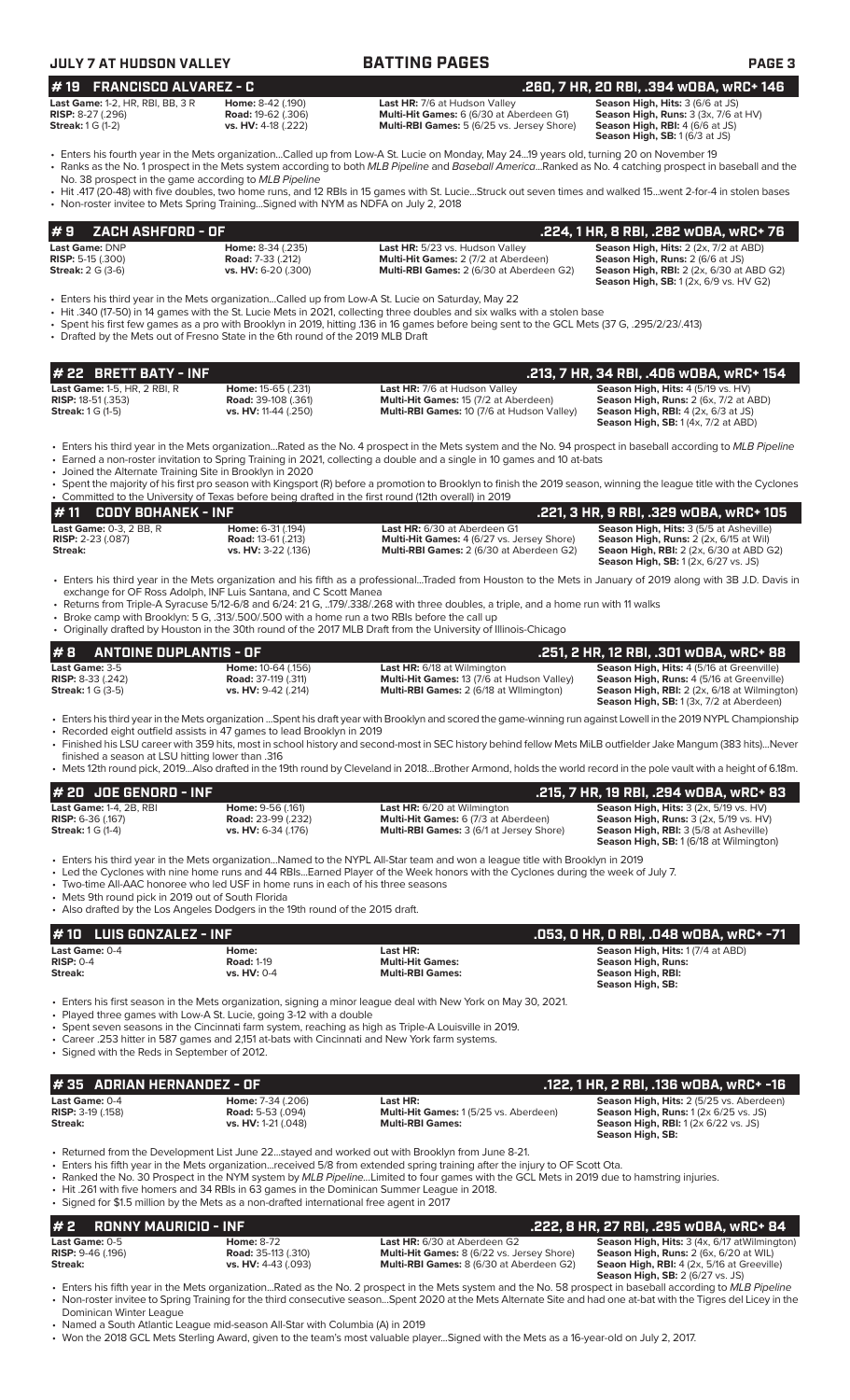### **JULY 7 AT HUDSON VALLEY BATTING PAGES PAGE 4 # 16 JOSE MENA - C .174, 1 HR, 4 RBI, .247 wOBA, wRC+ 54 Last Game:** DNP **Home:** 1-18 **Last HR: Season High, Hits:** 3 (6/20 at Wilmington) **RISP:** 2-12 (.167) **Road:** 6-24 **Multi-Hit Games:** 1 (6/20 at Wilmington) **Season High, Runs:** 2 (6/30 at ABD G2) **Streak:**  $\frac{1}{2}$  (1.37) **Season High, RBI:** 1 (4x, 6/23 vs. JS)<br>**Streak: Streak: Streak: Streak: Streak: Season High, RBI:** 1 (4x, 6/23 vs. JS)

• Enters his sixth year in the Mets organization<br>• Won a 2019 NYPL Championship with Brookl

• Won a 2019 NYPL Championship with Brooklyn, posting his best offensive season as a professional, posting career highs in batting average, hits, home runs, RBIs, and runs

- Has caught 81% of would-be base stealers (51 of 81) in his previous four seasons in the system.
- Signed with the Mets on June 22, 2016 as international free agent.

| $# 19$ LUKE RITTER - INF                                                             |                            |                                                                                                        | .244. 11 HR. 34 RBI. .346 WOBA. WRC+ 116               |
|--------------------------------------------------------------------------------------|----------------------------|--------------------------------------------------------------------------------------------------------|--------------------------------------------------------|
| <b>Last Game: 2-4, 2B, HR, 2 RBI, 2 R</b>                                            | Home: 10-60 (.167)         | <b>Last HR: 7/6 at Hudson Valley</b>                                                                   | <b>Season High, Hits: 3 (5/11 at Greenville)</b>       |
| <b>RISP:</b> $10-45$ (.222)                                                          | <b>Road:</b> 30-101 (.300) | Multi-Hit Games: 11 (7/6 at Hudson Valley)                                                             | <b>Season High, Runs:</b> $2$ ( $3x$ , $7/6$ at $HV$ ) |
| <b>Streak: 4 G (7-15)</b>                                                            | vs. HV: 6-38 (.158)        | <b>Multi-RBI Games:</b> 8 (7/6 at Hudson Valley)                                                       | Season High, RBI: 6 (6/20 at Wilmington)               |
|                                                                                      |                            |                                                                                                        | <b>Season High, SB: 1(5/12 at Greenville)</b>          |
|                                                                                      |                            | • Enters his third year in the Mets organizationWon a New York-Penn League title with Brooklyn in 2019 |                                                        |
| • Led Brooklyn in 2019 in games played (68), runs (39), doubles (15), and walks (33) |                            |                                                                                                        |                                                        |

• Two-time First Team All-AAC honoree

• Mets 7th-round pick in 2019 from Wichita State...Also drafted by the Minnesota Twins in the 37th round of the 2018 MLB Draft

| • Played linebacker at Rockhurst High School and set the school record with 184 tackles. |                          |                                             |                                                                         |
|------------------------------------------------------------------------------------------|--------------------------|---------------------------------------------|-------------------------------------------------------------------------|
| $# 4$ LT STRUBLE - OF                                                                    |                          |                                             | .243, 0 HR, 3 RBI, .347 w0BA, wRC+ 117                                  |
| <b>Last Game: DNP</b>                                                                    | <b>Home: 6-19 (.316)</b> | Last HR:                                    | <b>Season High, Hits: 2 (6/25 vs. JS)</b>                               |
| <b>RISP:</b> $4-12$ (.333)                                                               | <b>Road:</b> 4-18 (.222) | Multi-Hit Games: 1 (6/25 vs. Jersey Shore)  | Season High, Runs: 1 (5x, 7/3 at ABD)                                   |
| <b>Streak: 3 G (4-10)</b>                                                                | <b>vs. HV: 2-9</b>       | <b>Multi-RBI Games: 2 (7/3 at Aberdeen)</b> | <b>Season High, RBI:</b> $2$ ( $2x$ , $7/3$ at ABD)<br>Season High, SB: |

• Enters his third year in the Mets organization...Returned 6/8 from Triple-A Syracuse...went 1-2 with a walk in two games...received from Low-A St Lucie on 5/18. • With Brooklyn 5/19-5/23: 1-5...Went 6-21 (.286) with three RBIs and four walks in seven games with the St. Lucie Mets to begin the year

• Played in the GCL in 2019, hitting .231 over 18 games during his draft year • Selected by the Mets in the 29th round in 2019 out of Felician College...Hails from Hammonton, NJ

|                                      |                                        | <u>ocioció de la ciudad el ciudad en la ciudad de la ciudad de la ciudad el ciudad de la ciudad de la ciudad de l</u>                                                                                                           |                                                                                                   |
|--------------------------------------|----------------------------------------|---------------------------------------------------------------------------------------------------------------------------------------------------------------------------------------------------------------------------------|---------------------------------------------------------------------------------------------------|
| <i>H</i> 17 JUAN URIARTE - C         |                                        |                                                                                                                                                                                                                                 | . .192, O HR, 1 RBI, .233 wOBA, <u>wRC+ 45</u>                                                    |
| <b>Last Game: DNP</b><br>$RISP: 2-8$ | <b>Home: 6-20</b><br><b>Road: 4-29</b> | Last HR:<br><b>Multi-Hit Games:</b> 1 (6/9 vs. Hudson Valley G2)                                                                                                                                                                | <b>Season High, Hits: 2 (6/9 vs. HV G2)</b><br><b>Season High, Runs:</b> $2(5/19 \text{ vs. HV})$ |
| Streak:                              | vs. HV: 4-13 (.308)                    | <b>Multi-RBI Games: 1 (6/18 at Wilmington)</b>                                                                                                                                                                                  | <b>Season High, RBI:</b> 2 (6/18 at WIL)<br>Season High, SB:                                      |
|                                      |                                        | • Enters his eighth year in the Mets organizationSpent 2019 with Columbia (A) and the GCL Mets (R)<br>totion of the bits Book of board the bits of the to AAA on American Normal African Island and the status of the component |                                                                                                   |

- Injured in his first at-bat with Brooklyn in 2018 on Opening Day at Staten Island, missing the entire season
- Finished 10th in batting average in the Appalachian League with Kingsport in 2017, hitting .305
- Caught 16 of 44 (36%) would-be base stealers in 2019.
- Signed with the Mets as a NDFA on July 4, 2014.

| #12 JEREMY VASQUEZ - INF                                                    |                                                      |                                                                                                                                   | .200. 1 HR. 3 RBI. .266 WOBA. WRC+ 66                                                                                                                                    |
|-----------------------------------------------------------------------------|------------------------------------------------------|-----------------------------------------------------------------------------------------------------------------------------------|--------------------------------------------------------------------------------------------------------------------------------------------------------------------------|
| <b>Last Game: DNP</b><br>$RISP: 1-3$<br><b>Streak:</b> $1 \text{ G } (1-3)$ | <b>Home: 3-16</b><br><b>Road: 2-9</b><br>vs. HV: DNP | <b>Last HR:</b> 6/25 vs. Jersey Shore<br>Multi-Hit Games: 1 (6/25 vs. Jersey Shore)<br>Multi-RBI Games: 1 (6/25 vs. Jersey Shore) | <b>Season High, Hits: 2 (6/25 vs. JS)</b><br>Season High, Runs: 1 (3x, 7/2 at ABD)<br><b>Season High, RBI: 3 (6/25 vs. JS)</b><br><b>Season High, SB: 1 (7/2 at ABD)</b> |
|                                                                             |                                                      | . Enters his fifth season in the Mets organizationReceived from Double-A Binghamton on June 22                                    |                                                                                                                                                                          |

• Played 32 games with the RumblePonies this season, hitting .171 (18-105) with one double, one home run, and 11 RBIs.

• Played with Brooklyn in 2017, hitting .225 with one home run and eight RBIs in 31 games.

• Drafted by the Mets in the 28th round of the 2017 MLB Draft from Nova Southeastern in his home state of Florida...Is from Palm City, FL.

|                                                   |                                   |                         |                  |                 |  |      | Hardest Hit Balls - 2021 (not all games listed- from available Trackman data) |                           |                  |                        |
|---------------------------------------------------|-----------------------------------|-------------------------|------------------|-----------------|--|------|-------------------------------------------------------------------------------|---------------------------|------------------|------------------------|
| Date                                              | Player                            | <b>Opponent</b>         | <b>Exit Velo</b> | Result          |  | Date | Player                                                                        | <b>Opponent</b>           | <b>Exit Velo</b> | Result                 |
| 6/12                                              | <b>Francisco Alvarez</b>          | vs. Hudson Valley 112.5 |                  | Double          |  | 6/5  | <b>Francisco Alvarez</b>                                                      | at Jersey Shore           | 108.7            | <b>Ground Ball Out</b> |
| 6/11                                              | <b>Brett Baty</b>                 | vs. Hudson Valley 111.2 |                  | Ground Out      |  | 6/2  | <b>Francisco Alvarez</b>                                                      | at Jersey Shore           | 108.7            | Single                 |
| 6/29                                              | Ronny Mauricio                    | at Aberdeen             | 110.4            | Single          |  | 6/16 | Ronny Mauricio                                                                | at Wilmington             | 107.5            | Home Run               |
| $\begin{bmatrix} 7/3 \\ 6/1 \\ 6/6 \end{bmatrix}$ | Luis Gonzalez                     | at Aberdeen             | 109.9            | Ground Out      |  | 6/15 | Ronny Mauricio                                                                | at Wilmington             | 107.2            | Single                 |
|                                                   | Adrian Hernandez                  | at Jersev Shore         | 109.8            | <b>Home Run</b> |  | 6/9  | Brett Baty                                                                    | vs. Hudson ValleyG2 107.3 |                  | Double                 |
|                                                   | <b>Francisco Alvarez</b>          | at Jersey Shore         | 109.7            | Single          |  | 5/23 | Havden Senger                                                                 | vs. Hudson Vallev         | 107              | <b>Home Run</b>        |
| 6/1                                               | Ronny Mauricio                    | at Jersey Shore         | 109.6            | Triple          |  | 5/29 | Ronny Mauricio                                                                | vs. Aberdeen              | 107              | Line Drive Out         |
| 6/22                                              | <b>Brett Baty</b>                 | vs. Jersey Shore        | 109.2            | Double          |  | 6/6  | <b>Francisco Alvarez</b>                                                      | at Jersev Shore           | 106.9            | Double                 |
| 6/15                                              | <b>Francisco Alvarez</b>          | at Wilmington           | 109.2            | Single          |  | 6/30 | <b>Francisco Alvarez</b>                                                      | at Aberdeen G1            | 106.7            | Ground Ball Out        |
| 6/1                                               | Francisco Alvarez at Jersey Shore |                         | 109.0            | Home Run        |  | 6/6  | Joe Genord                                                                    | at Jersey Shore           | 106.6            | <b>Ground Ball Out</b> |
| 5/25                                              | Francisco Alvarez vs. Aberdeen    |                         | 109              | Single          |  | 7/3  | Luke Ritter                                                                   | at Aberdeen               | 106.5            | Line Drive Single      |
| <b>Recent Home Run Chart</b>                      |                                   |                         |                  |                 |  |      |                                                                               |                           |                  |                        |

| Date<br>6/6<br>6/9<br>6/12<br>6/16 | Player<br>Brett Baty<br>Cody Bohanek<br>Gerson Molina<br>Brett Baty<br>Francisco Alvarez vs. Hudson Valley 99.5 mph | <b>Opponent</b><br>at Jersey Shore 97.4 mph<br>vs. Hudson Valley 103 mph<br>vs. Hudson Valley 98.4 mph<br>vs. Hudson Valley 91 mph | Exit Velo | Launch Angle<br>26.3<br>27<br>29<br>32<br>29 | Distance<br>387 ft.<br>405 ft.<br>390 ft.<br>342 ft.<br>381 ft. | 6/25<br>6/26<br>6/29<br>6/30<br>6/30 | Jeremy Vasquez vs. Jersey Shore 93.6 mph<br>Francisco Alvarez vs. Jersey Shore 99.1 mph<br>Brett Baty<br>Francisco Alvarez vs. Jersey Shore 97.4 mph<br>Luke Ritter<br>Cody Bohanek<br>Ronny Mauricio | vs. Jersey Shore 103.8 mph<br>at Aberdeen<br>at Aberdeen G1<br>at Aberdeen G2 | $101$ mph<br>102.3 mph<br>$104$ mph | 27.9<br>28.3<br>19.8<br>24.4<br>35.8<br>25.6<br>24.5 | 348 ft.<br>391 ft.<br>370 ft.<br>369 ft.<br>417 ft.<br>436 ft.<br>417 ft. |
|------------------------------------|---------------------------------------------------------------------------------------------------------------------|------------------------------------------------------------------------------------------------------------------------------------|-----------|----------------------------------------------|-----------------------------------------------------------------|--------------------------------------|-------------------------------------------------------------------------------------------------------------------------------------------------------------------------------------------------------|-------------------------------------------------------------------------------|-------------------------------------|------------------------------------------------------|---------------------------------------------------------------------------|
| 6/17<br>6/18<br>6/19               | Blake Tiberi<br>Luke Ritter<br>Antoine Duplantis at Wilmington<br>Blake Tiberi<br>Luke Ritter                       | at Wilmington<br>at Wilmington<br>at Wilmington<br>at Wilmington                                                                   | $107$ mph |                                              | 453 ft.                                                         | 7/4<br>7/6                           | Luke Ritter<br>Francisco Alvarez at Hudson Valley<br><b>Brett Baty</b><br>Luke Ritter                                                                                                                 | at Aberdeen<br>at Hudson Valley<br>at Hudson Valley                           |                                     |                                                      |                                                                           |

**Season High, SB:**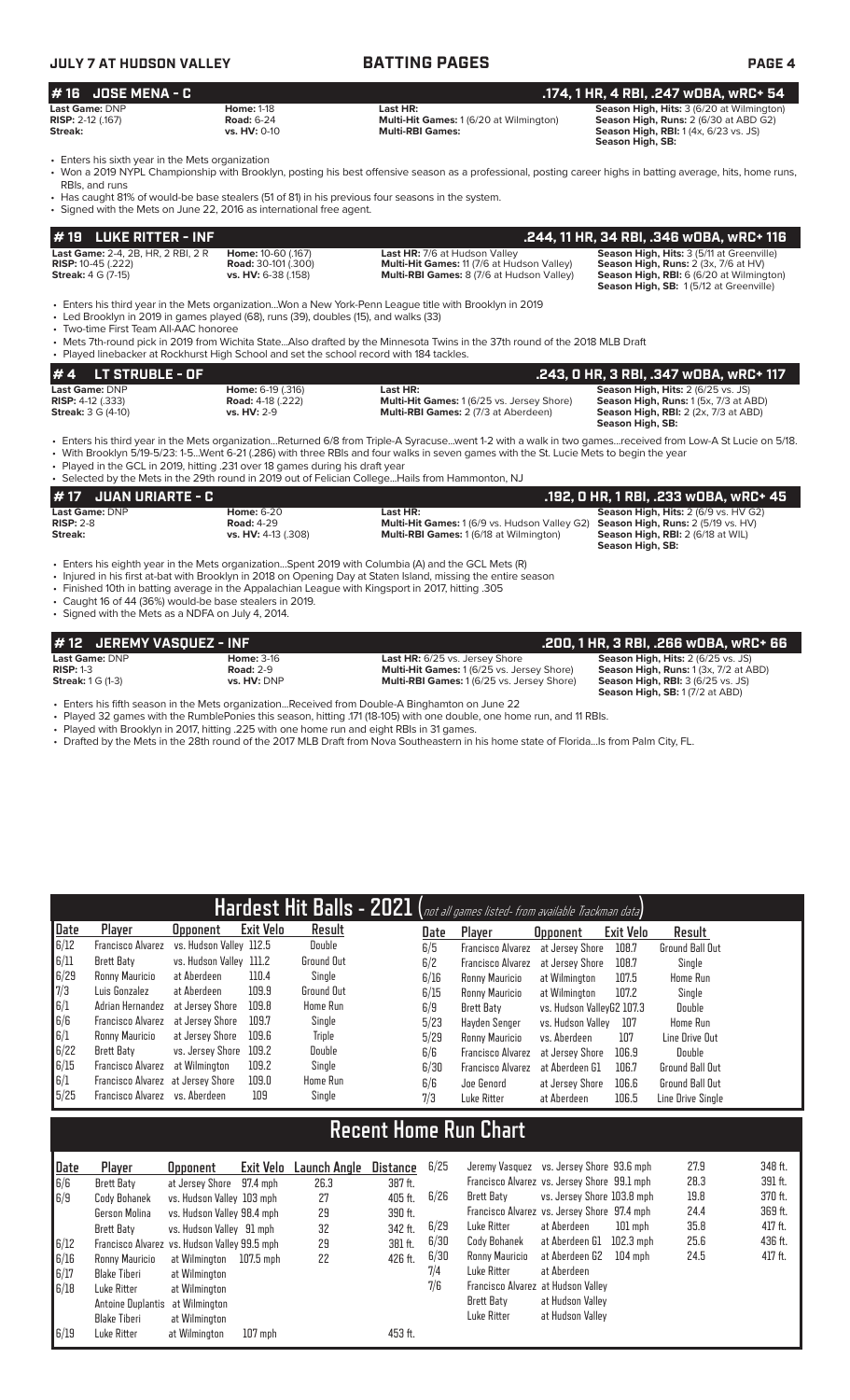| #18                                     | <b>ANDREW EDWARDS - LHP</b>                                                                           | 27.5% K%, 14.3% BB%, 2.18 ERA, 15 G         |        |          |              |                      |                |            | <b>LAST FIVE APPEARANCES</b>     |                        |                                |                     |                        |
|-----------------------------------------|-------------------------------------------------------------------------------------------------------|---------------------------------------------|--------|----------|--------------|----------------------|----------------|------------|----------------------------------|------------------------|--------------------------------|---------------------|------------------------|
| Last App: 7/2 at ABD<br>Leadoff: 2-17   | Last Loss: 6/19 at WIL<br><b>Inherited Runners/Stranded: 5/5</b>                                      | SV/OP (Last): 1/1 (6/15 at WIL)             |        | Holds:   | DATE         | OPP                  | DEC            | IP         | <b>ANDREW EDWARDS</b><br>R<br>H. | ER                     | BB                             | Κ                   | <b>HR</b>              |
|                                         | · Enters his third year in the Mets organizationStruck out the final batter in Game 3 of the 2019     |                                             |        |          | 6/15         | @ WIL                | <b>SV</b>      | 1.0        | 0<br>0                           | 0                      | 1                              | 2                   | 0                      |
|                                         | NYPL Championship Series to win Brooklyn's first outright minor league title in team history          |                                             |        |          | 6/19         | @ WIL                | L              | 1.0        | 4<br>$\mathbf{1}$                | $\mathbf{1}$           | $\overline{c}$                 | 1                   | $\circ$                |
|                                         | • Spent the entire 2019 season with the Cyclones, collecting three saves                              |                                             |        |          | 6/24<br>6/29 | vs. JS<br>@ ABD      |                | 1.1<br>1.0 | 0<br>0<br>0<br>0                 | $\circ$<br>$\mathsf O$ | 3<br>0                         | $\overline{2}$<br>0 | $\circ$<br>$\circ$     |
|                                         | . Went to New Mexico State for two seasons after pitching a pair of campaigns for Central Arizona.    |                                             |        |          | 7/2          | @ ABD                |                | 1.1        | 2<br>0                           | $\mathsf O$            | $\circ$                        | 3                   | $\mathbf 0$            |
| #46                                     | <b>JOSH HEJKA - RHP</b>                                                                               | 16.8 K%, 5.0 BB%, 3.42 ERA, 10 G            |        |          |              |                      |                |            | <b>JOSH HEJKA</b>                |                        |                                |                     |                        |
| Last App: 7/3 at ABD                    | <b>Last Loss:</b>                                                                                     | SV/OP (Last):                               |        | Holds: 2 | DATE         | OPP                  | <b>DEC</b>     | IP         | н<br>R                           | ER                     | BB                             | Κ                   | <b>HR</b>              |
| Leadoff: 5-20                           | Inherited Runners/Stranded: 10/5                                                                      |                                             |        |          | 6/15         | $@SWB**$             |                | 0.1        | $\overline{2}$<br>$\circ$        | 0                      | $\circ$                        | 0                   | 0                      |
|                                         | • Returns to Brooklyn after spending time with Binghamton (6/3-6/9) and Syracuse (6/10-6/18).         |                                             |        |          | 6/19         | @ WIL                |                | 3.1        | 3<br>$\mathbf{1}$                | $\mathbf{1}$           | 0<br>$\circ$                   | 1<br>$\overline{4}$ | $\circ$                |
|                                         | · Enters his third year in the Mets organizationWon a 2019 NYPL title with Brooklyn, splitting time   |                                             |        |          | 6/25<br>6/29 | vs. JS<br>@ ABD      |                | 2.1<br>3.0 | 0<br>$\mathbf{1}$<br>3<br>0      | 0<br>$\mathbf 0$       | 1                              | $\mathbf{1}$        | $\circ$<br>$\circ$     |
| with the Cyclones and Kingsport Mets    |                                                                                                       |                                             |        |          | 7/3          | @ ABD                | Н              | 2.1        | $\overline{2}$<br>$\overline{2}$ | $\circ$                | 1                              | 2                   | $\mathbf 0$            |
|                                         | · Signed as a minor league free agent in mid-summer after pitching in six games with the Westside     |                                             |        |          |              | **Triple-A Syracuse  |                |            |                                  |                        |                                |                     |                        |
|                                         | Wolly Mammoths in the United Shore Baseball League                                                    |                                             |        |          |              |                      |                |            | <b>BRIAN METOYER</b>             |                        |                                |                     |                        |
|                                         | · Pitched all four years at Johns Hopkins, switching to submarine later in his career.                |                                             |        |          | DATE         | OPP                  | DEC            | IP         | R<br>Н                           | ER                     | BB                             | Κ                   | HR                     |
| #5                                      | <b>BRIAN METOYER - RHP</b>                                                                            | 33.3 K%, 13 BB%, 3.86 ERA, 9 G              |        |          | 5/23         | vs. HV               |                | 2.0        | 0<br>0                           | $\mathbf 0$            | $\mathbf{1}$                   | 1                   | 0                      |
|                                         | Last App: 6/15 at WIL Last Loss: 5/15 at GVL                                                          | <b>SV/OP (Last):</b> 1/1 (6/3 at JS)        |        | Holds:   |              | 5/29 vs. ABD         |                | 1.1        | $\mathbf{1}$<br>1                | $\mathbf{1}$           | 2                              | $\overline{2}$      | $\circ$                |
|                                         | Leadoff: 4-12, 2 BB, HBP Inherited Runners/Stranded: 4/3                                              |                                             |        |          | 6/3          | @ JS                 | SV             | 2.0        | 3<br>$\mathbf{1}$                | $\mathbf{1}$           | 0                              | 5                   | $\circ$                |
|                                         | · Enters his fourth year in the Mets orgWon a New York Penn League title with Brooklyn in 2019        |                                             |        |          | 6/9<br>6/15  | vs. HV G1<br>@ WIL   | W              | 1.1<br>2.0 | $\circ$<br>O<br>$\circ$<br>0     | $\circ$<br>$\circ$     | $\overline{2}$<br>1            | 3<br>3              | $\circ$<br>$\circ$     |
|                                         | · Struck out 40 batters over 28.2 innings with BrooklynSpent his first professional season with       |                                             |        |          |              |                      |                |            | <b>BRYCE MONTES DE OCA</b>       |                        |                                |                     |                        |
| <b>GCL Mets and Kingsport Mets</b>      |                                                                                                       |                                             |        |          |              | DATE OPP             | <b>DEC</b>     | IP         | H<br>R                           | ER                     | BB                             | Κ                   | <b>HR</b>              |
|                                         | • Joins Ronnie Robbins (30th, 1981 - Toronto) as the only two LSU-Alexandria Generals to be           |                                             |        |          | 6/9          | vs. HV G2 SV         |                | 2.0        | $\circ$<br>0                     | 0                      | 2                              | 2                   | $\circ$                |
| drafted by a MLB team in school history |                                                                                                       |                                             |        |          | 6/12         | vs. HV               | L              | 1.2        | 2<br>2                           | $\mathbf{1}$           | 0                              | $\overline{4}$      | $\circ$                |
|                                         | • Native of Natchitoches (NACK-ah-tish), the oldest city in Louisiana (est. 1714).                    |                                             |        |          | 6/17         | @ WIL                |                | 2.0        | 2<br>2                           | $\overline{2}$         | 3                              | 0                   | $\circ$                |
| #43                                     | BRYCE MONTES DE OCA - RHP                                                                             | 27.4 K%, 21.4 BB%, 3.38 ERA, 14 G           |        |          | 7/2<br>7/6   | @ ABD<br>@ HV        | <b>SV</b><br>L | 1.0<br>0.2 | 0<br>0<br>2<br>$\mathbf{1}$      | $\circ$<br>2           | 1<br>3                         | 2<br>0              | $\circ$<br>$\mathbf 0$ |
| Last App: 7/6 at HV                     | Last Loss: 7/6 at HV                                                                                  | <b>SV/OP (Last):</b> 2/2 (7/2 at ABD)       |        | Holds: 1 |              |                      |                |            |                                  |                        |                                |                     |                        |
| <b>Leadoff: 4-14, 4 BB</b>              | <b>Inherited Runners/Stranded: 2/2</b>                                                                |                                             |        |          | DATE         | OPP                  | DEC            | IP         | <b>COLBY MORRIS</b><br>н<br>R    | ER                     | BB                             | Κ                   | <b>HR</b>              |
|                                         | $\bullet$ Enters his fourth year in the Mets orgHas not pitched as a professional due to injuries     |                                             |        |          | 6/12         | vs. HV               |                | 2.1        | 3<br>1                           | 1                      | 0                              | 1                   | 0                      |
|                                         | • Underwent Tommy John surgery as a high school junior and missed 2016 after having ulnar             |                                             |        |          | 6/16         | @ WIL                |                | 2.0        | 2<br>0                           | $\circ$                | $\mathbf{1}$                   | 0                   | $\circ$                |
| nerve transposition                     |                                                                                                       |                                             |        |          | 6/22         | vs. JS               |                | 3.0        | $\circ$<br>0                     | $\circ$                | 3                              | 4                   | $\circ$                |
|                                         | • Previously drafted by Washington in the 15th round of the 2017 MLB Draft and by the Chicago         |                                             |        |          | 6/26         | vs. JS               |                | 1.2        | $\mathbf{1}$<br>4                | 2                      | $\mathbf{1}$                   | 1                   | $\circ$                |
|                                         | White Sox in the 14th round of the 2015 MLB Draft.                                                    |                                             |        |          | 7/2          | @ ABD                | W              | 2.0        | $\circ$<br>0                     | $\mathbf 0$            | $\Omega$                       | 2                   | $\mathbf 0$            |
| #38                                     | <b>COLBY MORRIS - RHP</b>                                                                             | 19.0 K%, 16.5 BB%, 4.67 ERA, 9 G            |        |          |              |                      |                |            | <b>CONNOR O'NEIL</b>             |                        |                                |                     |                        |
| Last App: 7/2 at ABD                    | Last Loss:                                                                                            | SV/OP (Last):                               |        | Holds:   | DATE         | OPP                  | <b>DEC</b>     | IP         | Н<br>R                           | ER                     | BB                             | К<br>$\circ$        | <b>HR</b>              |
| Leadoff: 4-14, 3 BB                     | <b>Inherited Runners/Stranded: 4/0</b>                                                                |                                             |        |          | 6/20<br>6/24 | @ WIL<br>vs. JS      |                | 2.0<br>3.0 | $\mathbf{1}$<br>0<br>1<br>0      | 0<br>0                 | $\circ$<br>2                   | $\mathbf{1}$        | 0<br>0                 |
|                                         | · Enters his first season in the Mets organizationcalled up from Low-A St. Lucie on May 20            |                                             |        |          |              | 6/30 @ ABD G2        |                | 1.1        | 3<br>4                           | 3                      | 1                              | $\overline{2}$      | $\circ$                |
|                                         | • Made four scoreless appearances in relief for the St. Lucie Mets to being 2021                      |                                             |        |          | 7/4          | @ ABD                |                | 1.1        | 2<br>$\circ$                     | $\circ$                | $\mathbf{1}$                   | 2                   | $\circ$                |
|                                         | • Minor League free agent signingpitched at Middlebury in Vermont                                     |                                             |        |          |              |                      |                |            |                                  |                        |                                |                     |                        |
| #9                                      | <b>CONNOR O'NEIL - RHP</b>                                                                            | 14.3 K%, 11.4 BB%, 3.52 ERA, 4 G            |        |          | DATE         | OPP                  | <b>DEC</b>     | IP         | <b>MICHEL OTANEZ</b><br>R<br>Н   | ER                     | <b>BB</b>                      | Κ                   | <b>HR</b>              |
| Last App: 7/4 at ABD                    | Last Loss:                                                                                            | SV/OP (Last):                               |        | Holds:   | 6/17         | @ WIL                |                | 2.2        | 0<br>0                           | 0                      | $\mathbf{1}$                   | $\circ$             | 0                      |
| Leadoff: 2-7                            | <b>Inherited Runners/Stranded: 6/1</b>                                                                |                                             |        |          | 6/22         | vs. JS               |                | 1.1        | 1<br>0                           | 0                      | $\overline{2}$                 | $\mathbf{1}$        | $\circ$                |
|                                         | · Enters his fifth year in the Mets organizationreceived from Double-A Binghamton on 6/20             |                                             |        |          | 6/26         | vs. JS               | W              | 2.1        | 2<br>$\mathbf{1}$                | $\mathbf{1}$           | 0                              | 5                   | $\circ$                |
|                                         | • Has not pitched in 2021Last pitched for Advanced-A St. Lucie in 2019                                |                                             |        |          | 7/1          | @ ABD                |                | 0.2        | $\circ$<br>$\circ$               | $\mathbf 0$            | 1                              | $\overline{2}$      | $\mathsf{O}\xspace$    |
|                                         | · Spent his first professional season with Brooklyn in 2017, pitching 19 times in relief              |                                             |        |          | 7/4          | @ ABD                |                | 2.0        | 1 1                              |                        |                                |                     | 0                      |
|                                         | • Drafted by the Mets in the 7th round of the 2017 MLB Draft from Cal State-Northridge                |                                             |        |          |              |                      |                |            | <b>HUNTER PARSONS</b>            |                        |                                |                     |                        |
|                                         |                                                                                                       |                                             |        |          |              | DATE OPP             | <b>DEC</b>     | IP         | H.<br>R                          | ER                     | <b>BB</b>                      | Κ                   | HR                     |
| #26                                     | <b>MICHEL OTANEZ - RHP</b>                                                                            | 24.7 K%, 20.4 BB%, 6.16 ERA, 16 G           |        |          | 6/5          | 5/25 vs. ABD<br>@ JS |                | 2.0<br>3.0 | 1<br>0<br>$\overline{2}$<br>2    | 0<br>2                 | $\mathbf{1}$<br>$\overline{2}$ | 3<br>5              | 0<br>1                 |
| Last App: 7/4 at ABD                    | <b>Last Loss:</b>                                                                                     | <b>SV/OP (Last): 0/2 (BS vs. JS)</b>        |        | Holds: 1 |              | 6/9 vs. HV G2        |                | 3.0        | $\overline{2}$<br>3              | 3                      | $\mathbf{1}$                   | 3                   | $\mathbf{1}$           |
| Leadoff: 3-16                           | <b>Inherited Runners/Stranded: 14/4</b>                                                               |                                             |        |          | 6/13         | vs. HV               |                | 1.0        | 2<br>2                           | 1                      | 2                              | 0                   | 0                      |
|                                         | • Enters his sixth year in the Mets orgNo. 26 prospect in the system according to <i>MLB Pipeline</i> |                                             |        |          | 7/2          | @ ABD                |                | 0.2        | 2<br>0                           | 2                      | 2                              | 1                   | $\circ$                |
|                                         | • Returns to Brooklyn for the second assignment in a row                                              |                                             |        |          |              |                      |                |            | <b>MITCH RAGAN</b>               |                        |                                |                     |                        |
|                                         | • Pitched with the Cyclones and won an NYPL title in 2019 and also spent time with Kingsport          |                                             |        |          | DATE         | OPP                  | <b>DEC</b>     | IP         | R<br>Н                           | ER                     | $_{\rm BB}$                    | Κ                   | HR                     |
|                                         | Missed 2017 due to injuryStruck out 21 batters in 21.1 innings with the DSL Mets1 in 2016.            |                                             |        |          | 6/23         | vs. JS               | BS, W 2.2      |            | $\mathbf{1}$<br>0                | 0                      | 2                              | 1                   | 0                      |
| # 44                                    | <b>HUNTER PARSONS - RHP</b>                                                                           | 23.3 K%, 16.7 BB%, 5.68 ERA, 7 G            |        |          | 6/27         | vs. JS               |                | 2.0        | 0<br>0                           | 0                      | 1                              | 3                   | 0                      |
| Last App: 7/2 at ABD                    | <b>Last Loss:</b>                                                                                     | SV/OP (Last):                               |        | Holds:   | 6/30<br>7/3  | @ ABD<br>@ ABD BS, L | <b>SV</b>      | 0.2<br>0.1 | 2<br>$\circ$<br>2<br>2           | 0<br>0                 | 0<br>0                         | 1<br>0              | 0<br>0                 |
| <b>Leadoff: 1-9, 3 BB</b>               | <b>Inherited Runners/Stranded: 4/2</b>                                                                |                                             |        |          | 7/6          | @ HV                 |                | 1.1        | 2<br>-1                          | $\mathbf{1}$           | 0                              | 2                   | 0                      |
|                                         | • Enters his third year in the Mets orgCalled up from Low-A St. Lucie on May 20                       |                                             |        |          |              |                      |                |            |                                  |                        |                                |                     |                        |
|                                         | • Made four relief appearances with the Mets (A-), striking out 18 in 10 innings (45% K rate).        |                                             |        |          |              |                      |                |            | <b>EVY RUIBAL</b>                |                        |                                |                     |                        |
|                                         | • Pitched with the Cyclones and won an NYPL title in 2019                                             |                                             |        |          | DATE<br>6/29 | OPP<br>@ ABD         | DEC            | IP<br>1.0  | Н,<br>R<br>2<br>$\mathbf{1}$     | 2                      | ER BB<br>$\mathbf{1}$          | Κ<br>$\mathbf{1}$   | HR<br>0                |
|                                         |                                                                                                       |                                             |        |          | 7/6          | @ HV                 |                | 2.0        | 1<br>1                           | $\mathbf{1}$           | -1                             | 2                   | 0                      |
|                                         |                                                                                                       |                                             |        |          |              |                      |                |            |                                  |                        |                                |                     |                        |
| #48                                     | <b>MITCH RAGAN - RHP</b>                                                                              | 25.0 K%, 12.5 BB%, 1.83 ERA, 13 G           |        |          |              |                      |                |            |                                  |                        |                                |                     |                        |
| Last App: 7/6 at ABD                    | Last Loss: 7/3 at Aberdeen                                                                            | SV/OP (Last): 2/5 (6/30 at ABD G2) Holds: 1 |        |          |              |                      |                |            |                                  |                        |                                |                     |                        |
|                                         | Leadoff: 5-12, 4 BB, HR Inherited Runners/Stranded: 9/5                                               |                                             |        |          |              |                      |                |            |                                  |                        |                                |                     |                        |
|                                         | • Enters his third year in the Mets organizationWon a title with Brooklyn in 2019,                    |                                             |        |          |              |                      |                |            |                                  |                        |                                |                     |                        |
|                                         | earning the win in the championship-clinching game against Lowell                                     |                                             |        |          |              |                      |                |            |                                  |                        |                                |                     |                        |
|                                         | • Named a New York-Penn League All-Star with the Cyclones                                             |                                             |        |          |              |                      |                |            |                                  |                        |                                |                     |                        |
|                                         | • Named the 2019 Big East Pitcher of the Year with Creighton                                          |                                             |        |          |              |                      |                |            |                                  |                        |                                |                     |                        |
|                                         | • Pitched at Creighton for two seasonsspent 2017 with lowa West & 2016 with Wayne State.              |                                             |        |          |              |                      |                |            |                                  |                        |                                |                     |                        |
| # 50                                    | <b>EVY RUIBAL - RHP</b>                                                                               | 23.1%, 15.4 BB% 9.00 ERA, 2 G               |        |          |              |                      |                |            |                                  |                        |                                |                     |                        |
| Last App: 7/6 at HV                     | <b>Last Loss:</b>                                                                                     | SV/OP (Last):                               | Holds: |          |              |                      |                |            |                                  |                        |                                |                     |                        |

**Leadoff:** 1-2 **Inherited Runners/Stranded:**

• Signed to a minor league deal on June 27 from the Florence Y'alls (Frontier League)

• Pitched in the Dodgers system from 2015-2018, reaching High-A Rancho Cucamonga

• Drafted by the Dodgers in the 16th round of the 2017 MLB Draft from Notre Dame

• From Milburn, New Jersey, attending Milburn High School

|                |                  |     | <b>Number of Pitches Thrown</b> |     |     |      |      |
|----------------|------------------|-----|---------------------------------|-----|-----|------|------|
| <b>Pitcher</b> | <b>Days Rest</b> | 7/6 | 7/7                             | 7/8 | 7/9 | 7/10 | 7/11 |
| Edwards        | 4                |     |                                 |     |     |      |      |
| Hejka          | 3                |     |                                 |     |     | --   |      |
| Montes de Oca  | O                | 34  |                                 |     |     | --   |      |
| <b>Morris</b>  | 4                | --  |                                 |     | --  |      |      |
| O'Neil         | $\overline{2}$   |     |                                 |     |     | --   |      |
| Otanez         | $\overline{2}$   |     |                                 |     |     |      |      |
| Parsons        | 4                |     |                                 |     |     |      |      |
| Ragan          | O                | 28  |                                 |     |     | --   |      |
| Ruibal         | O                | 26  |                                 |     |     |      |      |

|             |                     | <b>LAST FIVE APPEARANCES</b> |                       |                |                |          |                |                |           |
|-------------|---------------------|------------------------------|-----------------------|----------------|----------------|----------|----------------|----------------|-----------|
|             |                     |                              | <b>ANDREW EDWARDS</b> |                |                |          |                |                |           |
| <b>DATE</b> | OPP                 | DEC                          | IP                    | н              | R              | ER       | ВB             | Κ              | HR        |
| 6/15        | @ WIL               | SV                           | 1.0                   | 0              | 0              | O        | 1              | $\overline{2}$ | 0         |
| 6/19        | @ WIL               | L                            | 1.0                   | 4              | 1              | 1        | $\overline{2}$ | 1              | $\Omega$  |
| 6/24        | vs. JS              |                              | 1.1                   | 0              | 0              | O        | 3              | 2              | 0         |
| 6/29        | @ ABD               |                              | 1.0                   | 0              | 0              | O        | 0              | $\Omega$       | 0         |
| 7/2         | @ ABD               |                              | 1.1                   | 2              | 0              | O        | 0              | 3              | 0         |
|             |                     |                              | <b>JOSH HEJKA</b>     |                |                |          |                |                |           |
| <b>DATE</b> | OPP                 | <b>DEC</b>                   | IP                    | н              | R              | ER       | <b>BB</b>      | Κ              | <b>HR</b> |
| 6/15        | @SWB**              |                              | 0.1                   | $\overline{2}$ | $\Omega$       | $\Omega$ | O              | $\Omega$       | $\Omega$  |
| 6/19        | @ WIL               |                              | 3.1                   | 3              | 1              | 1        | O              | 1              | $\Omega$  |
| 6/25        | vs. JS              |                              | 2.1                   | 1              | 0              | O        | 0              | 4              | $\Omega$  |
| 6/29        | @ ABD               |                              | 3.0                   | 3              | 0              | 0        | 1              | 1              | 0         |
| 7/3         | @ ABD               | н                            | 2.1                   | 2              | $\overline{2}$ | O        | 1              | 2              | 0         |
|             | **Triple-A Syracuse |                              |                       |                |                |          |                |                |           |

|             |              |            | <b>BRIAN METOYER</b>       |   |                |                |                |                |    |
|-------------|--------------|------------|----------------------------|---|----------------|----------------|----------------|----------------|----|
| DATE        | OPP          | DEC        | IP                         | н | R              | ER             | BВ             | Κ              | ΗR |
| 5/23        | vs. HV       |            | 2.0                        | O | 0              | 0              | 1              | 1              | 0  |
| 5/29        | vs. ABD      |            | 1.1                        | 1 | 1              | 1              | 2              | 2              | 0  |
| 6/3         | @ JS         | SV         | 2.0                        | 3 | 1              | 1              | 0              | 5              | 0  |
| 6/9         | vs. HV G1    |            | 1.1                        | O | 0              | 0              | 2              | 3              | 0  |
| 6/15        | @ WIL        | W          | 2.0                        | 0 | 0              | 0              | 1              | 3              | 0  |
|             |              |            | <b>BRYCE MONTES DE OCA</b> |   |                |                |                |                |    |
| <b>DATE</b> | OPP          | <b>DEC</b> | IP                         | н | R              | ER             | BB             | Κ              | HR |
| 6/9         | vs. HV G2 SV |            | 2.0                        | 0 | 0              | $\Omega$       | $\overline{2}$ | 2              | 0  |
| 6/12        | vs. HV       | L          | 1.2                        | 2 | $\overline{2}$ | 1              | O              | 4              | 0  |
| 6/17        | @ WIL        |            | 2.0                        | 2 | 2              | $\overline{2}$ | 3              | 0              | 0  |
| 7/2         | @ ABD        | <b>SV</b>  | 1.0                        | 0 | O              | $\Omega$       | 1              | $\overline{2}$ | 0  |
| 7/6         | @ HV         | L          | 0.2                        | 1 | 2              | $\overline{2}$ | 3              | 0              | 0  |
|             |              |            | <b>COLBY MORRIS</b>        |   |                |                |                |                |    |
| DATE        | OPP          | DEC        | IP                         | н | R              | ER             | BB             | Κ              | ΗR |
| 6/12        | vs. HV       |            | 2.1                        | 3 | 1              | 1              | O              | 1              | 0  |
| 6/16        | @ WIL        |            | 2.0                        | 2 | 0              | 0              | 1              | $\Omega$       | 0  |
| 6/22        | vs. JS       |            | 3.0                        | 0 | O              | O              | 3              | 4              | 0  |
| 6/26        | vs. JS       |            | 1.2                        | 4 | 1              | $\overline{2}$ | 1              | 1              | 0  |
|             |              |            |                            |   |                |                |                |                |    |

| 7/2  | @ ABD         | W          | 2.0                  | 0             | 0 | 0  | O         |               |                  |
|------|---------------|------------|----------------------|---------------|---|----|-----------|---------------|------------------|
|      |               |            | <b>CONNOR O'NEIL</b> |               |   |    |           |               |                  |
|      | DATE OPP      | <b>DEC</b> | IP                   | н             | R | ER | <b>BB</b> |               | <b>HR</b>        |
| 6/20 | @ WIL         |            | 2.0                  | 1             | O | O  | O         | $\Omega$      | O                |
|      | 6/24 vs. JS   |            | 30                   | 1             | O | O  | 2         |               | O                |
|      | 6/30 @ ABD G2 |            | 11                   | 4             | 3 | 3  | 1         | $\mathcal{P}$ | O                |
| 7/4  | @ ABD         |            | 11                   | $\mathcal{L}$ | Ω | Ω  | 1         |               | $\left( \right)$ |
|      |               |            |                      |               |   |    |           |               |                  |

|      |        |      | <b>MICHEL OTANEZ</b>  |   |   |    |    |                |           |
|------|--------|------|-----------------------|---|---|----|----|----------------|-----------|
| DATE | OPP    | DEC. | IP                    | н | R | ER | BB |                | <b>HR</b> |
| 6/17 | @ WIL  |      | 2.2                   | Ο | O | Ο  | 1  |                | O         |
| 6/22 | vs. JS |      | 1.1                   | 1 | 0 | O  | 2  |                | O         |
| 6/26 | vs. JS | W    | 21                    | 2 | 1 | 1  | O  | 5              | O         |
| 7/1  | @ ABD  |      | 0.2                   | O | O | O  | 1  | $\overline{2}$ | $\Omega$  |
| 7/4  | @ ABD  |      | 2.0                   | 1 | 1 | 1  | 3  |                | O         |
|      |        |      | <b>HUNTER PARSONS</b> |   |   |    |    |                |           |
| DATE | ∩PP    | DEC  | IP                    |   | R | ER | BB |                | ΗR        |

| 5/25 vs. ABD      | 2.0 1 0 0 1           |  |         |              | $\overline{\mathbf{3}}$ |   |
|-------------------|-----------------------|--|---------|--------------|-------------------------|---|
| $6/5$ $\omega$ JS | 30.                   |  | 2 2 2 2 |              | -5                      |   |
| 6/9 vs. HV G2     | $3.0 \t2 \t3 \t3$     |  |         | $\mathbf{1}$ | $\overline{\mathbf{3}}$ |   |
| 6/13 vs. HV       | $1.0 \t2 \t2 \t1 \t2$ |  |         |              | $\cap$                  |   |
| $7/2$ @ ABD       | 020222                |  |         |              | $\overline{1}$          | O |
|                   | <b>MITCH RAGAN</b>    |  |         |              |                         |   |

|     | DATE OPP DECIPH RERBBK        |                   |                   |         |                |                         | HR       |
|-----|-------------------------------|-------------------|-------------------|---------|----------------|-------------------------|----------|
|     | 6/23 vs. JS BS, W 2.2 0 1 0 2 |                   |                   |         |                |                         | $\Omega$ |
|     |                               |                   |                   | $\circ$ | $\overline{1}$ | $\overline{\mathbf{3}}$ | $\Omega$ |
|     | 6/30 @ABD SV 0.2 2 0 0        |                   |                   |         | $\circ$        |                         | $\Omega$ |
|     | 7/3 @ ABD BS.L 0.1 2 2 0      |                   |                   |         | $\circ$        |                         | $\Omega$ |
| 7/6 | @ HV                          |                   | $1.1 \t2 \t1 \t1$ |         | $\Omega$       |                         |          |
|     |                               |                   |                   |         |                |                         |          |
|     |                               | <b>EVY RUIBAL</b> |                   |         |                |                         |          |
|     |                               |                   |                   |         |                |                         |          |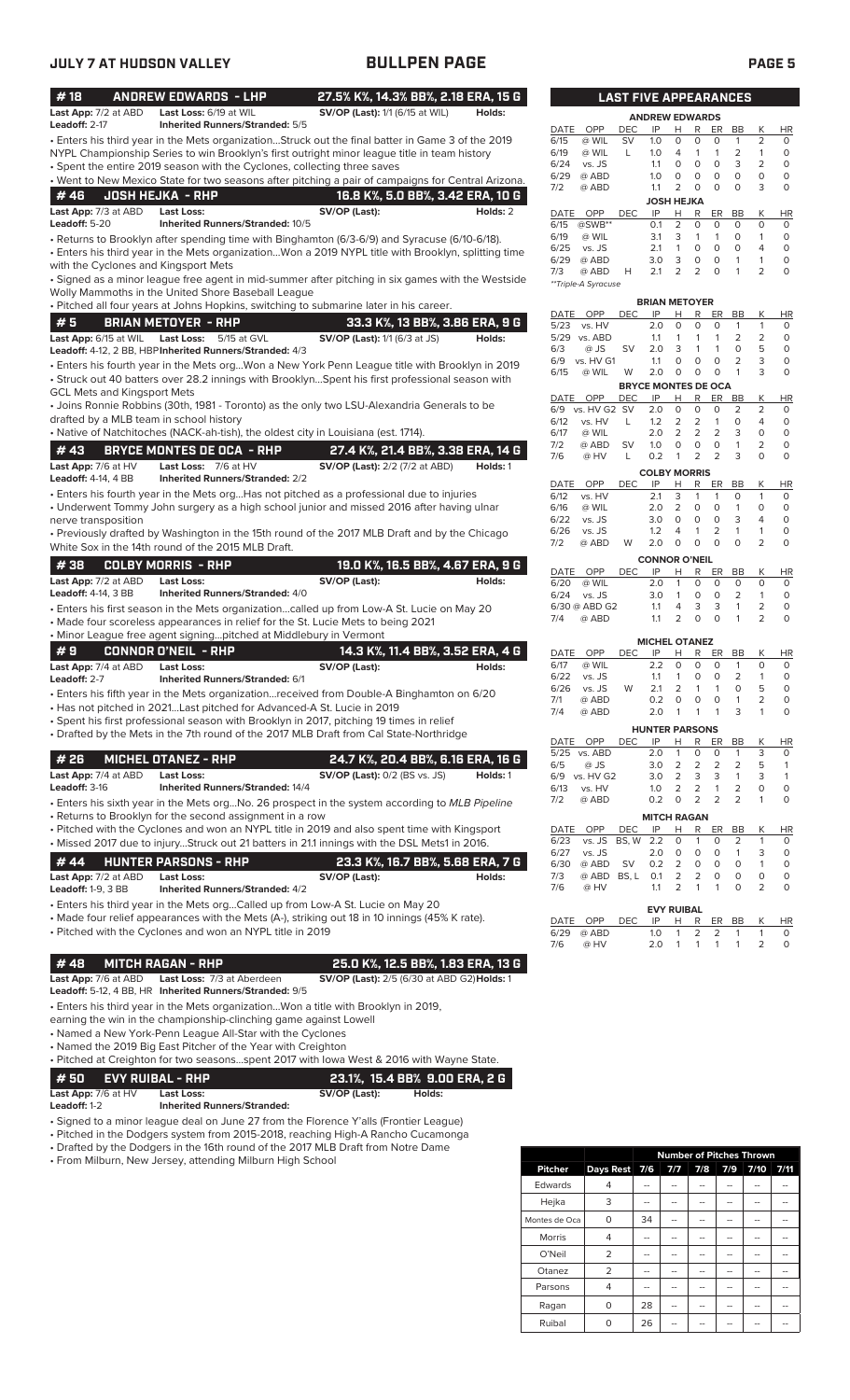## **JULY 7 AT HUDSON VALLEY HIGH/LOW & CHARTS PAGE 6**

| INDIVIDUAL PITCHING HIGHS                                                   |
|-----------------------------------------------------------------------------|
|                                                                             |
|                                                                             |
| Most Home Runs Allowed, Game 4 (2x, Jose Butto, 6/6 at Jersey Shore)        |
|                                                                             |
| Most Strikeouts, Game, Reliever5 (3x, Michel Otanez, 6/26 vs. Jersey Shore) |
|                                                                             |
|                                                                             |
|                                                                             |
| Most Innings Pitched, Game 6 (6x, last: Justin Lasko, 7/3 at Aberdeen)      |
|                                                                             |
|                                                                             |
|                                                                             |
|                                                                             |

| TEAM PITCHING HIGHS                                                       |  |
|---------------------------------------------------------------------------|--|
|                                                                           |  |
|                                                                           |  |
|                                                                           |  |
|                                                                           |  |
|                                                                           |  |
|                                                                           |  |
|                                                                           |  |
|                                                                           |  |
|                                                                           |  |
|                                                                           |  |
|                                                                           |  |
|                                                                           |  |
| Most Walks Allowed, Extra Innings 6 (6/23 vs. Jersey Shore - 10 innings)  |  |
|                                                                           |  |
|                                                                           |  |
| Most Pitchers Used, Extra Innings 5 (5/23 vs. Hudson Valley - 12 innings) |  |
|                                                                           |  |

|                          |                  |                                           | <b>TEAM MISCELLANEOUS</b>                                                      |
|--------------------------|------------------|-------------------------------------------|--------------------------------------------------------------------------------|
|                          |                  |                                           |                                                                                |
|                          |                  |                                           | Longest Game, Time, Extra-Inning Game3:30 (6/23 vs. Jersey Shore - 10 innings) |
|                          |                  |                                           | Shortest Game, Time, Nine-Inning Game  2:20 (5/18 vs. Hudson Valley)           |
|                          |                  |                                           |                                                                                |
|                          |                  |                                           |                                                                                |
|                          |                  |                                           |                                                                                |
|                          |                  |                                           |                                                                                |
|                          |                  |                                           |                                                                                |
|                          |                  |                                           |                                                                                |
|                          |                  |                                           |                                                                                |
|                          |                  |                                           |                                                                                |
|                          |                  |                                           |                                                                                |
|                          |                  | OUTFIELD ASSISTS (8)                      | RECORD BREAKDOWN                                                               |
| <b>NAME</b>              | <b>TOTAL</b>     | (LAST)                                    |                                                                                |
| Duplantis                | 4                | 5/13 at GVL                               |                                                                                |
| Ashford<br>Molina        | 1<br>1           | 5/25 vs. ABD<br>5/21 vs. HV<br>5/6 at ASH |                                                                                |
| Winaker                  | 1<br>1           |                                           |                                                                                |
| Bohanek                  |                  | 7/6 at HV                                 |                                                                                |
|                          |                  |                                           |                                                                                |
|                          |                  |                                           |                                                                                |
|                          |                  |                                           |                                                                                |
|                          |                  |                                           |                                                                                |
|                          |                  |                                           |                                                                                |
|                          | UNIFORM RECORDS  |                                           |                                                                                |
| <b>Home White</b>        |                  | $3-3$                                     |                                                                                |
|                          |                  |                                           |                                                                                |
| <b>Road Gray</b>         |                  | $11-19$                                   |                                                                                |
|                          |                  |                                           |                                                                                |
| <b>Championship Gold</b> |                  | $4-9$                                     |                                                                                |
| <b>Coney Island</b>      |                  | $O-1$                                     | Score 4 or More Runs15-12                                                      |
|                          |                  |                                           |                                                                                |
|                          |                  |                                           |                                                                                |
|                          |                  |                                           | Do Not Allow a Home Run 11-12                                                  |
|                          |                  |                                           | Hit More Home Runs 10-7                                                        |
|                          |                  |                                           | Opponent Hits More HRs1-14                                                     |
|                          |                  |                                           |                                                                                |
|                          |                  |                                           |                                                                                |
|                          |                  |                                           |                                                                                |
|                          |                  |                                           |                                                                                |
|                          |                  |                                           |                                                                                |
|                          |                  |                                           |                                                                                |
|                          |                  |                                           |                                                                                |
|                          |                  |                                           | Opponent Scores First9-21                                                      |
|                          |                  |                                           |                                                                                |
|                          |                  |                                           |                                                                                |
|                          |                  |                                           |                                                                                |
|                          |                  |                                           |                                                                                |
|                          |                  |                                           |                                                                                |
|                          |                  |                                           | First Game of Series 4-6                                                       |
|                          |                  |                                           | Last Game of Series 3-5                                                        |
|                          |                  |                                           |                                                                                |
|                          |                  |                                           |                                                                                |
|                          |                  |                                           |                                                                                |
|                          | <b>EJECTIONS</b> |                                           |                                                                                |
|                          |                  |                                           |                                                                                |

# **Name Umpire Date**

| <b>MISC. WINS</b>                   |
|-------------------------------------|
| $\sim$ from Bobia d Wine 40 $(0.00$ |

| Come from Behind Wins 10 (6/30 at ABD) |  |  |
|----------------------------------------|--|--|
| Wins in Last At-Bat4 (6/26 vs. JS)     |  |  |
| Walk-off Wins 2 (6/23 vs. JS)          |  |  |

vs. RHP Starters ......................................10-15

| INDIVIDUAL BATTING HIGHS                                                    |
|-----------------------------------------------------------------------------|
|                                                                             |
|                                                                             |
|                                                                             |
|                                                                             |
|                                                                             |
|                                                                             |
|                                                                             |
| Home Runs, Consecutive Games Three games (2x, last: Luke Ritter, 6/18-6/21) |
|                                                                             |
|                                                                             |
|                                                                             |
|                                                                             |
|                                                                             |
|                                                                             |
|                                                                             |
| Most Extra-Base Hits, Game 3 (3x, Cody Bohanek, 6/15 at Wilmington)         |
|                                                                             |
| <b>TEAM BATTING HIGHS</b>                                                   |
|                                                                             |
|                                                                             |
|                                                                             |
|                                                                             |
|                                                                             |
|                                                                             |
|                                                                             |
|                                                                             |
|                                                                             |
|                                                                             |
|                                                                             |
|                                                                             |
|                                                                             |
|                                                                             |
|                                                                             |
|                                                                             |
|                                                                             |
|                                                                             |
|                                                                             |

LOB, Extra Innings........................................................13 (6/23 vs. Jersey Shore - 10 innings) Most Double Plays Hit into, Game............................................ 3 (4x, 6/26 vs. Jersey Shore)

### **FIELDING**

Most Errors, Team, Game...............................................................................6 (5/7 at Asheville) Most Errors, Individual, Game......................2 (6x, last: Brett Baty, 6/11 vs. Hudson Valley) Most Double Plays Turned, Nine-Inning Game... Consecutive Errorless Games, Team.

**STARTERS BY POSITION**

**C-** Alvarez (17), Uriarte (15), Mena (11), Senger (9)

**1B-** Genord (39), Ritter (5), Vasquez (4), Bohanek (3), Winaker (2)

**2B-** Ritter (36), Walters (12), Gonzalez (2), Tiberi (1), Struble (1), McNeil (1)

**3B-** Baty (40), Tiberi (7), Bohanek (5), Gonzalez (1)

**SS-** Mauricio (41), Bohanek (5), Walters (4), Gonzalez (3)

**LF-** Duplantis (29), Tiberi (12), Bohanek (4), Vasquez (3), Baty (2), Winaker (1), Ashford (1), Struble (1)

**CF-** Hernandez (20), Duplantis (16), Mangum (8), Hernandez (8), Molina (6), Ota (2),

Ashford (1) **RF-** Ashford (19), Molina (10), Struble (10), Bohanek (5), Winaker (4), Hernandez (4), Ota (1)

**DH-** Alvarez (15), Baty (7), Genord (5), Mauricio (5), Ritter (4), Bohanek (3), Tiberi (3), Hernandez (3), Senger (2), Mena (2), Walters (2), Mangum (1), Vasquez (1)

**STARTERS BY BATTING ORDER**

**1st -** Duplantis (41), Bohanek (4), Tiberi (2), Mangum (2), Struble (2), Ashford (1), McNeil (1)

**2nd -** Bohanek (14), Mauricio (10), Ashford (6), Mangum (5), Duplantis (4), Winaker (4), Tiberi (3), Walters (2), Alvarez (2), Strubble (2), Gonzalez (2)

**3rd -** Mauricio (38), Baty (15)

**4th-** Baty (34), Ritter (9), Alvarez (9), Genord (1)

**5th-** Alvarez (22), Ritter (14), Genord (4), Senger (4), Ashford (3), Ota (2), Bohanek (2), Hernandez (1), Vasquez (1)

**6th-** Ritter (18), Genord (12), Ashford (6), Bohanek (3), Hernandez (3), Senger (3), Mena (2), Winaker (2), Ota (1), Tiberi (1), Uriarte (1)

**7th-** Genord (21), Tiberi (5), Gonzalez (3), Senger (3),Vasquez (3), Uriarte (3), Ashford (3), Ritter (3), Hernandez (2), Walters (2), Mena (2), Bohanek (2), Winaker (1)

**8th-** Tiberi (11), Hernandez (10), Genord (6), Walters (6), Mena (5), Uriarte (5), Vasquez (4), Ashford (2), Senger (1), Molina (1), Struble (1), Gonzalez (1)

**9th-** Molina (15), Hernandez (11), Walters (7), Uriarte (6), Struble (5), Mena (4), Mangum (2), Struble (2), Tiberi (1)

|             | <b>CATCHERS STEALING</b> |     |     | <b>MULTI-RUN INNINGS</b> |              |                     |  |  |
|-------------|--------------------------|-----|-----|--------------------------|--------------|---------------------|--|--|
| <b>Name</b> | СS                       | АТТ | PCT | <b>Runs</b>              | <b>Times</b> | Last                |  |  |
| Alvarez     | 5                        | 27  | 19% | 6                        |              | 7th, 5/20 vs. HV    |  |  |
| Mena        |                          | 8   | 25% | 5                        | 4            | 3rd, 6/30 at ABD G2 |  |  |
| Senger      |                          | 10  | 20% | 4                        | 4            | 8th, 6/26 vs. JS    |  |  |
| Uriarte     | 9                        | 27  | 33% | 3                        | 19           | 6th, 7/6 at HV      |  |  |
| Team        | 18                       | 72  | 25% |                          | 31           | 4th, 7/6 at HV      |  |  |

|                                        | ъ |  |                                                |  |  | 3 4 5 6 7 8 9 10 + TOTALS |
|----------------------------------------|---|--|------------------------------------------------|--|--|---------------------------|
| OPPONENTS 28 35 49 40 22 30 21 35 16 4 |   |  |                                                |  |  | 274                       |
| <b>BKLYN</b>                           |   |  | 29   19   20   32   21   29   25   32   14   6 |  |  | 229                       |

| , 6/11 vs. Hudson Valley) |  |
|---------------------------|--|
| (5/19 vs. Hudson Valley)  |  |
| 3 Games (5/16-5/18)       |  |
|                           |  |
|                           |  |

| UNIFORM RECORDS          |         |
|--------------------------|---------|
| <b>Home White</b>        | $3-3$   |
| <b>Road Gray</b>         | $11-19$ |
| <b>Championship Gold</b> | $4 - 9$ |
| <b>Coney Island</b>      | $O-1$   |
|                          |         |
|                          |         |
|                          |         |
|                          |         |
|                          |         |
|                          |         |
|                          |         |
|                          |         |
|                          |         |
|                          |         |
|                          |         |
|                          |         |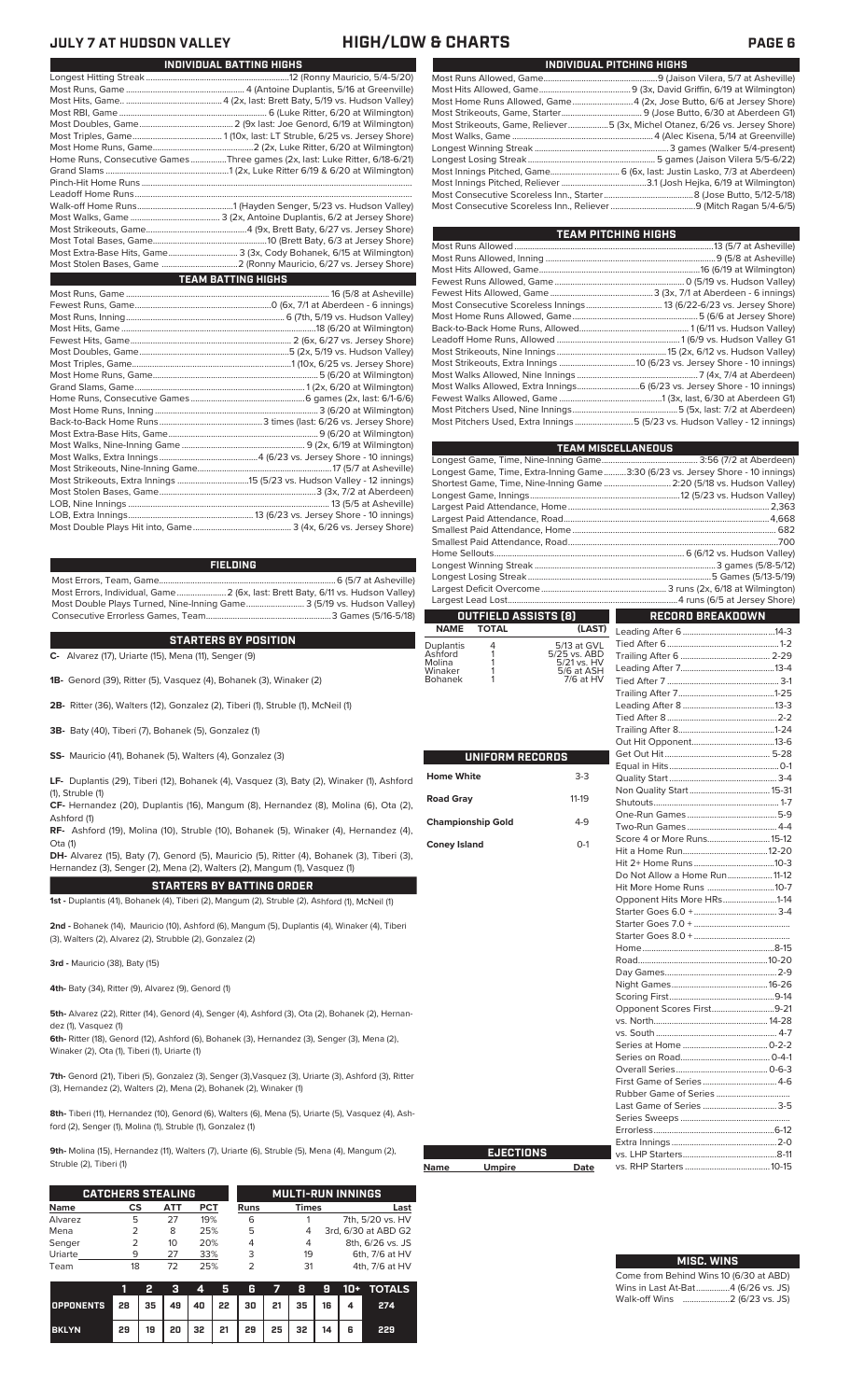# **JULY 7 AT HUDSON VALLEY GAME BY GAME RESULTS PAGE 7**

| <b>GAME-BY-GAME RESULTS</b> |                |                      |                |           |               |                   |         |                                                                         |                               |                         |             |                   |
|-----------------------------|----------------|----------------------|----------------|-----------|---------------|-------------------|---------|-------------------------------------------------------------------------|-------------------------------|-------------------------|-------------|-------------------|
| <b>DATE</b>                 | GM#            | <b>OPPONENT</b>      | W-L/TIME SCORE |           | <b>RECORD</b> | <b>POSITION</b>   | GA/GB   | <b>WINNING PITCHER</b>                                                  | <b>LOSING PITCHER</b>         | <b>SAVE</b>             | <b>TIME</b> | <b>ATTENDANCE</b> |
| 5/4                         | $\mathbf{1}$   | at Asheville         | W              | $8 - 2$   | $1-0$         | T <sub>1st</sub>  | $+1$    | Josh Walker (1-0)                                                       | Blair Henley (0-1)            |                         | 3:16        | 1,200             |
|                             |                |                      |                |           |               |                   |         |                                                                         |                               |                         |             |                   |
| 5/5                         | $\overline{2}$ | at Asheville         | L              | $6-1$     | $1 - 1$       | T <sub>2</sub> nd | $-1$    | Chandler Casey (1-0)                                                    | Jose Butto (1-0)              |                         | 3:26        | 1,200             |
| 5/6                         | 3              | at Asheville         | L              | $11 - 4$  | $1 - 2$       | T3rd              | $-2$    | Matt Ruppenthal (1-0)                                                   | Oscar Rojas (0-1)             |                         | 3:10        | 1,200             |
| 5/7                         | 4              | at Asheville         | L              | $13 - 7$  | $1 - 3$       | T3rd              | $-3$    | R.J. Freure (1-0)                                                       | Jaison Vilera (0-1)           |                         | 3:44        | 1,200             |
| 5/8                         | 5              | at Asheville         | W              | $16-12$   | $2 - 3$       | T3rd              | $-3$    | Alec Kisena (1-0)                                                       | Juan Pablo Lopez (1-0)        |                         | 3:52        | 1,200             |
| 5/9                         |                | at Asheville         |                |           |               |                   |         | Cancelled due to non-COVID-related illness                              |                               |                         |             |                   |
| 5/10                        |                | OFF DAY              |                |           |               |                   |         |                                                                         |                               |                         |             |                   |
| 5/11                        | 6              | at Greenville        | W              | $6-1$     | $3-3$         | 2 <sub>nd</sub>   | $-2.5$  | Josh Walker (2-0)                                                       | Jay Groome (0-2)              |                         | 3:00        | 1,995             |
| 5/12                        | $\overline{7}$ | at Greenville        | W              | $3-2$     | $4 - 3$       | 2 <sub>nd</sub>   | $-1.5$  | Brian Metoyer (1-0)                                                     | Yusniel Padron-Artilles (0-2) | Mitch Ragan (1)         | 3:14        | 1,819             |
| 5/13                        | 8              | at Greenville        | L              | $8 - 2$   | $4 - 4$       | 2 <sub>nd</sub>   | $-2.5$  | Chris Murphy (1-1)                                                      | Oscar Rojas (0-2)             |                         | 3:21        | 2,485             |
|                             |                |                      |                |           |               |                   |         |                                                                         |                               |                         |             |                   |
| 5/14                        | 9              | at Greenville        | L              | $5-1$     | $4 - 5$       | 4th               | $-2.5$  | Brayan Bello (2-0)                                                      | Alec Kisena (1-1)             |                         | 2:54        | 2,732             |
| 5/15                        | 10             | at Greenville        | L              | $8 - 4$   | $4-6$         | 4th               | $-3.5$  | Yorvin Pantoja (1-0)                                                    | Brian Metoyer (1-1)           |                         | 2:52        | 2,883             |
| 5/16                        | 11             | at Greenville        | L              | $10-9$    | $4 - 7$       | 4th               | $-3.5$  | Jake Wallace (1-0)                                                      | Eric Orze (0-1)               |                         | 3:09        | 2,818             |
| 5/17                        |                | OFF DAY              |                |           |               |                   |         |                                                                         |                               |                         |             |                   |
| 5/18                        | 12             | <b>Hudson Valley</b> | L              | $4 - 3$   | $4 - 8$       | 5th               | $-4.5$  | Zach Greene (1-1)                                                       | Andrew Edwards (0-1)          |                         | 2:29        | 1,315             |
| 5/19                        | 13             | <b>Hudson Valley</b> | W              | 14-0      | $5-8$         | 5th               | $-3.5$  | Allan Winans (1-0)                                                      | Jhony Brito (0-1)             |                         | 3:01        | 810               |
| 5/20                        | 14             | <b>Hudson Valley</b> | L              | $6-1$     | 5-9           | 5th               | $-3.5$  | Luis Medina (2-0)                                                       | Jaison Vilera (0-2)           |                         | 2:42        | 682               |
| 5/21                        | 15             | <b>Hudson Valley</b> | w              | $4-1$     | $6-9$         | 5th               | $-3.5$  | Josh Walker (3-0)                                                       | Josh Maciejewski (2-1)        | Eric Orze (1)           | 2:33        | 998               |
|                             |                |                      |                |           |               |                   |         |                                                                         |                               |                         |             |                   |
| 5/22                        | 16             | <b>Hudson Valley</b> | L              | $5-3$     | $6-10$        | 5th               | $-4.5$  | Ken Waldichuk (1-0)                                                     | Cam Opp (0-1)                 |                         | 3:14        | 1,624             |
| 5/23                        | 17             | <b>Hudson Valley</b> | W              | $6-5(12)$ | $7-10$        | 5th               | $-3.5$  | Josh Hejka (1-0)                                                        | Zach Greene (1-2)             |                         | 3:24        | 1,261             |
| 5/24                        |                | OFF DAY              |                |           |               |                   |         |                                                                         |                               |                         |             |                   |
| 5/25                        | 18             | Aberdeen             | г              | $8-1$     | $7 - 11$      | 5th               | -4.5    | Drew Rom (2-0)                                                          | Oscar Rojas (0-3)             |                         | 2:52        | 861               |
| 5/26                        | 19             | Aberdeen             |                |           |               |                   |         | 5/26 game postponed due to rain, makeup scheduled for doubleheader 5/27 |                               |                         |             |                   |
| 5/27                        | 19             | Aberdeen             | L              | $6-2(7)$  | $7-12$        | 5th               | $-5.5$  | Grayson Rodriguez (3-0)                                                 | Jaison Vilera (0-3)           |                         | 2:14        |                   |
|                             | 20             | Aberdeen             | г              | $10-1(7)$ | $7-13$        | 5th               | $-6.5$  | Morgan McSweeney (2-0)                                                  | Cam Opp (0-2)                 |                         | 2:37        | 926               |
| 5/28                        | 21             | Aberdeen             |                |           |               |                   |         | 5/28 game postponed due to rain, makeup scheduled for doubleheader 8/25 |                               |                         |             |                   |
| 5/29                        | 21             | Aberdeen             | г              | $4-1$     | $7-14$        | 5th               | $-7.5$  | <b>Garrett Stallings (3-1)</b>                                          | Alec Kisena (1-2)             | Connor Gillispie (1)    | 2:52        | 1,509             |
|                             |                |                      |                |           |               |                   |         |                                                                         |                               |                         |             |                   |
| 5/30                        | 22             | Aberdeen             |                |           |               |                   |         | 5/30 game posted to a later date to be determined                       |                               |                         |             |                   |
| 5/31                        |                | OFF DAY              |                |           |               |                   |         |                                                                         |                               |                         |             |                   |
|                             |                |                      |                |           |               |                   |         | MAY [7-14]                                                              |                               |                         |             |                   |
| 6/1                         | 22             | at Jersey Shore      | W              | $11 - 5$  | $8-14$        | T4th              | $-7.5$  | Jose Butto (1-1)                                                        | Josh Hendrickson (0-1)        |                         | 3:03        | 2,077             |
| 6/2                         | 23             | at Jersey Shore      | L              | $4-1$     | $8 - 15$      | 5th               | $-8.5$  | Carlo Reyes (1-0)                                                       | Justin Lasko (0-1)            | Blake Brown (1)         | 2:44        | 1,591             |
| 6/3                         | 24             | at Jersey Shore      | W              | $6 - 4$   | $9 - 15$      | 4th               | $-8.5$  | Bryce Montes de Oca (1-0)                                               | Jack Perkins (0-1)            | Brian Metoyer (1)       | 3:15        | 1,473             |
| 6/4                         | 25             | at Jersey Shore      | L              | $5-4(7)$  | $9-16$        | 5th               | $-9.0$  | Aneurys Zabala (2-2)                                                    | Allan Winans (1-1)            |                         | 2:12        | 2,399             |
| 6/5                         | 26             | at Jersey Shore      | L              | $5 - 4$   | $9 - 17$      | 5th               | $-9.0$  | Mike Adams (1-1)                                                        | Mitch Ragan (0-1)             |                         | 2:36        | 2,122             |
| 6/6                         | 27             | at Jersey Shore      | L              | $11-6$    | $9-18$        | 5th               | $-9.5$  | Nick Lackney (1-0)                                                      | Jose Butto (1-2)              |                         | 3:31        | 2,041             |
| 6/7                         |                | OFF DAY              |                |           |               |                   |         |                                                                         |                               |                         |             |                   |
|                             |                |                      |                |           |               |                   |         |                                                                         |                               |                         |             |                   |
| 6/9                         | 28             | <b>Hudson Valley</b> | L              | $3-2(7)$  | $9-19$        | 5th               | $-10.5$ | Tanner Myatt (1-0)                                                      | Justin Lasko (0-2)            | Justin Wilson (1)       | 2:22        |                   |
|                             | 29             | <b>Hudson Valley</b> | W              | $5-3(7)$  | 10-19         | 5th               | $-9.5$  | Eric Orze (1-1)                                                         | Luis Medina (2-1)             | Bryce Montes de Oca (1) | 2:02        | 1,211             |
| 6/10                        | 30             | <b>Hudson Valley</b> | L              | $1 - 0$   | 10-20         | 5th               | $-9.5$  | <b>Barrett Loseke (2-1)</b>                                             | Cam Opp (0-3)                 | Zach Greene (1)         | 2:37        | 1,396             |
| 6/11                        | 31             | <b>Hudson Valley</b> | г              | $8-0$     | $10 - 21$     | 5th               | $-9.5$  | Ken Waldichuk (2-0)                                                     | Jaison Vilera (0-4)           |                         | 3:06        | 1,597             |
| 6/12                        | 32             | <b>Hudson Valley</b> | г              | $5-4$     | 10-22         | 5th               | $-9.5$  | <b>Nelson Alvarez (2-0)</b>                                             | Bryce Montes de Oca (1-1)     | Justin Wilson (2)       | 3:22        | 2,194             |
| 6/13                        | 33             | <b>Hudson Valley</b> | г              | 5-0       | $10 - 23$     | 5th               | $-9.5$  | Hayden Wesneski (1-1)                                                   | Allan Winans (1-2)            |                         | 2:50        | 1,749             |
| 6/14                        |                | OFF DAY              |                |           |               |                   |         |                                                                         |                               |                         |             |                   |
| 6/15                        | 34             | at Wilmington        | W              | $3-1$     | $11 - 23$     | 5th               | $-8.5$  | Brian Metoyer (2-1)                                                     | Zach Brzykcy (2-1)            | Andrew Edwards (1)      | 2:21        | 1,188             |
| 6/16                        | 35             | at Wilmington        | L              | $5 - 2$   | $11 - 24$     | 5th               | $-9.5$  | Amos Willingham (1-0)                                                   | Eric Orze (1-2)               | Reid Schaller (3)       | 2:51        | 700               |
|                             |                |                      |                | $8 - 4$   | $11 - 25$     |                   | $-10.5$ |                                                                         | Alec Kisena (1-3)             |                         | 2:54        | 1,009             |
| 6/17                        | 36             | at Wilmington        | L              |           |               | 5th               |         | Joan Adon (3-1)                                                         |                               |                         |             |                   |
| 6/18                        | 37             | at Wilmington        | W              | $7 - 5$   | $12 - 25$     | 5th               | $-10$   | Mitch Ragan (1-1)                                                       | Reid Schaller (1-1)           |                         | 2:52        | 2,565             |
| 6/19                        | 38             | at Wilmington        | L              | $9 - 8$   | $12 - 26$     | 5th               | $-11$   | Christian Vann (2-0)                                                    | Andrew Edwards (0-2)          |                         | 3:26        | 1,899             |
| 6/20                        | 39             | at Wilmington        | W              | $13-1$    | $13 - 26$     | 5th               | $-11$   | Justin Lasko (1-2)                                                      | Alfonso Hernanndez (0-1)      |                         | 2:44        | 2,722             |
| 6/21                        |                | OFF DAY              |                |           |               |                   |         |                                                                         |                               |                         |             |                   |
| 6/22                        | 40             | <b>Jersey Shore</b>  | L              | $7-5$     | 13-27         | 5th               | $-12$   | Manuel Silva (1-0)                                                      | Jaison Vilera (0-5)           | Aneurys Zabala (3)      | 3:01        | 2,307             |
| 6/23                        | 41             | <b>Jersey Shore</b>  | W              | 3-2 (10)  | 14-27         | 5th               | $-12$   | Mitch Ragan (2-1)                                                       | Andrew Brown (2-2)            |                         | 3:30        | 1,595             |
| 6/24                        | 42             | <b>Jersey Shore</b>  | L              | $3-0$     | 14-28         | 5th               | $-13$   | Kevin Gowdy (2-3)                                                       | Jose Butto (1-3)              | Blake Brown (2)         | 2:52        | 1,906             |
| 6/25                        | 43             | <b>Jersey Shore</b>  | W              | $7-2$     | 15-28         | 5th               | $-13$   | Cam Opp (1-3)                                                           | Jonathan Hughes (2-3)         |                         | 2:44        | 2,194             |
| 6/26                        | 44             | <b>Jersey Shore</b>  | W              | $8-5$     | 16-28         | 5th               | $-13$   | <b>Michel Otanez (1-0)</b>                                              | Mark Potter (0-2)             |                         | 3:13        | 2,363             |
| 6/27                        | 45             |                      |                | $3-0$     | 16-29         | 5th               | $-13$   | Dominic Pipkin (2-0)                                                    | Justin Lasko (1-3)            | Blake Brown (3)         | 2:43        |                   |
|                             |                | <b>Jersey Shore</b>  | г              |           |               |                   |         |                                                                         |                               |                         |             | 2,253             |
| 6/28                        |                | OFF DAY              |                |           |               |                   |         |                                                                         |                               |                         |             |                   |
| 6/29                        | 46             | at Aberdeen          | L              | $7-3$     | 16-30         | 5th               | $-14$   | Garrett Stallings (4-3)                                                 | Alec Kisena (1-4)             | Garrett Farmer (4)      | 2:40        | 1,347             |
| 6/30                        | 47             | at Aberdeen          | L              | $2-1(7)$  | 16-31         | 5th               | $-14.5$ | Clayton McGinness (1-1)                                                 | Jose Butto (1-4)              | Logan Gillaspie (1)     | 1:53        |                   |
|                             | 48             | at Aberdeen          | W              | $7-6(7)$  | $17 - 31$     | 5th               | $-14.5$ | Jaison Vilera (1-5)                                                     | Kade Strowd (0-2)             | Mitch Ragan (2)         | 2:31        | 2,405             |
|                             |                |                      |                |           |               |                   |         | <b>JUNE [10-17]</b>                                                     |                               |                         |             |                   |
| 7/1                         | 49             | at Aberdeen          | L              | $2-0(6)$  | 17-32         | 5th               | $-15$   | Drew Rom (5-0)                                                          | Cam (1-4)                     |                         | 1:50        | 1,077             |
| 7/2                         | 50             | at Aberdeen          | W              | $6 - 5$   | 18-32         | 5th               | $-14$   | Colby Morris (1-0)                                                      | Connor Gillispie (4-4)        | Bryce Montes de Oca (2) | 3:56        | 2,004             |
| 7/3                         | 51             | at Aberdeen          | L              | $4 - 3$   | 18-33         | 5th               | $-14.5$ | Xavier Moore (1-0)                                                      | Mitch Ragan (2-2)             |                         | 3:00        | 4,668             |
|                             | 52             | at Aberdeen          | L              | $7 - 2$   | 18-34         | 5th               | $-15.5$ |                                                                         | Alec Kisena (1-5)             |                         |             |                   |
| 7/4                         |                |                      |                |           |               |                   |         | Garrett Stallings (5-3)                                                 |                               |                         | 2:31        | 3,001             |
| 7/5                         |                | OFF DAY              |                |           |               |                   |         |                                                                         |                               |                         |             |                   |
| 7/6                         | 53             | at Hudson Valley     | L              | $9 - 7$   | 18-35         | 5th               | $-16.5$ | Charlie Ruegger (4-4)                                                   | Bryce Montes de Oca (1-2)     | Derek Craft (2)         | 3:15        | 1,687             |
| 7/7                         | 54             | at Hudson Valley     | 7:05 p.m.      |           |               |                   |         |                                                                         |                               |                         |             |                   |
| 7/8                         | 55             | at Hudson Valley     | 7:05 p.m.      |           |               |                   |         |                                                                         |                               |                         |             |                   |
| 7/9                         | 56             | at Hudson Valley     | 7:05 p.m.      |           |               |                   |         |                                                                         |                               |                         |             |                   |
| 7/10                        | 57             | at Hudson Valley     | 6:05 p.m.      |           |               |                   |         |                                                                         |                               |                         |             |                   |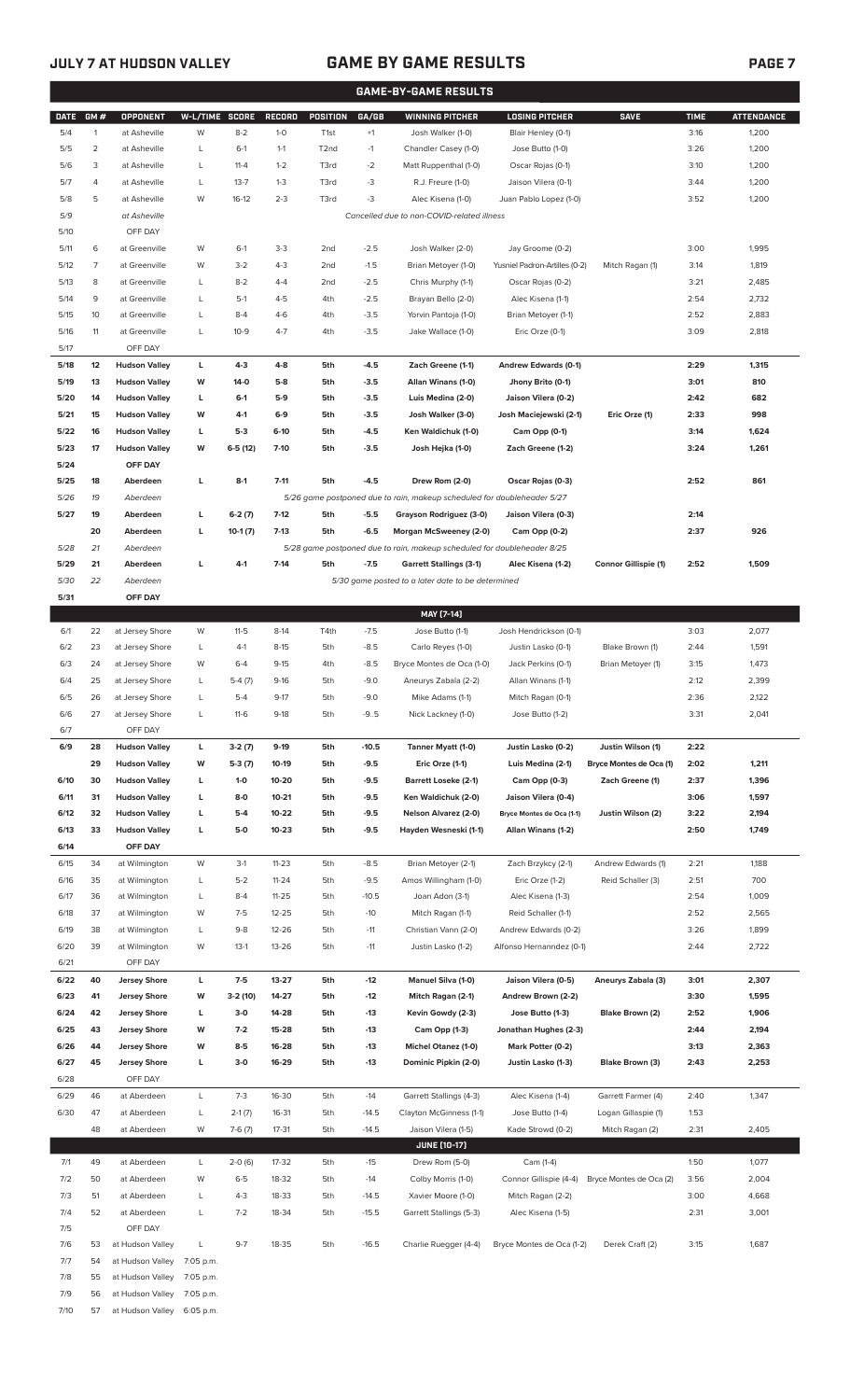## **JULY 7 AT HUDSON VALLEY GAME-BY-GAME PAGE 8**

| <b>DATE</b>  | GM#        | OPPONENT                              |                        | W-L/TIME SCORE RECORD | POSITION | GA/GB | <b>WINNING PITCHER</b> | <b>LOSING PITCHER</b> | <b>SAVE</b> | <b>TIME</b> | <b>ATTENDANCE</b> |
|--------------|------------|---------------------------------------|------------------------|-----------------------|----------|-------|------------------------|-----------------------|-------------|-------------|-------------------|
| 7/12         |            | OFF DAY                               |                        |                       |          |       |                        |                       |             |             |                   |
| 7/13         | 59         | <b>Jersey Shore</b>                   | 6:30 p.m.              |                       |          |       |                        |                       |             |             |                   |
| 7/14         | 60         | <b>Jersey Shore</b>                   | 6:30 p.m.              |                       |          |       |                        |                       |             |             |                   |
| 7/15         | 61         | <b>Jersey Shore</b>                   | 6:30 p.m.              |                       |          |       |                        |                       |             |             |                   |
| 7/16         | 62         | <b>Jersey Shore</b>                   | 7:00 p.m.              |                       |          |       |                        |                       |             |             |                   |
| 7/17         | 63         | <b>Jersey Shore</b>                   | 6:00 p.m.              |                       |          |       |                        |                       |             |             |                   |
| 7/18         | 64         | <b>Jersey Shore</b>                   | 4:00 p.m.              |                       |          |       |                        |                       |             |             |                   |
| 7/19         |            | OFF DAY                               |                        |                       |          |       |                        |                       |             |             |                   |
| 7/20         | 65         | Wilmington                            | 6:30 p.m.              |                       |          |       |                        |                       |             |             |                   |
| 7/21         | 66         | Wilmington                            | 6:30 p.m.              |                       |          |       |                        |                       |             |             |                   |
| 7/22<br>7/23 | 67<br>68   | Wilmington<br>Wilmington              | 6:30 p.m.<br>7:00 p.m. |                       |          |       |                        |                       |             |             |                   |
| 7/24         | 69         | Wilmington                            | 6:00 p.m.              |                       |          |       |                        |                       |             |             |                   |
| 7/25         | 70         | Wilmington                            | 4:00 p.m.              |                       |          |       |                        |                       |             |             |                   |
| 7/26         |            | OFF DAY                               |                        |                       |          |       |                        |                       |             |             |                   |
| 7/27         | 71         | at Jersey Shore                       | 7:05 p.m.              |                       |          |       |                        |                       |             |             |                   |
| 7/28         | 72         | at Jersey Shore                       | 7:05 p.m.              |                       |          |       |                        |                       |             |             |                   |
| 7/29         | 73         | at Jersey Shore                       | 7:05 p.m.              |                       |          |       |                        |                       |             |             |                   |
| 7/30         | 74         | at Jersey Shore                       | 7:05 p.m.              |                       |          |       |                        |                       |             |             |                   |
| 7/31         | 75         | at Jersey Shore                       | 7:05 p.m.              |                       |          |       |                        |                       |             |             |                   |
|              |            |                                       |                        |                       |          |       | <b>JULY</b> [1-4]      |                       |             |             |                   |
| 8/1          | 76         | at Jersey Shore                       | 1:05 p.m.              |                       |          |       |                        |                       |             |             |                   |
| 8/2          |            | OFF DAY                               |                        |                       |          |       |                        |                       |             |             |                   |
| 8/3          | 77         | <b>Hudson Valley</b>                  | 6:30 p.m.              |                       |          |       |                        |                       |             |             |                   |
| 8/4          | 78         | <b>Hudson Valley</b>                  | 6:30 p.m.              |                       |          |       |                        |                       |             |             |                   |
| 8/5          | 79         | <b>Hudson Valley</b>                  | 6:30 p.m.              |                       |          |       |                        |                       |             |             |                   |
| 8/6          | 80         | <b>Hudson Valley</b>                  | 7:00 p.m.              |                       |          |       |                        |                       |             |             |                   |
| 8/7          | 81         | <b>Hudson Valley</b>                  | 6:00 p.m.              |                       |          |       |                        |                       |             |             |                   |
| 8/8          | 82         | <b>Hudson Valley</b>                  | 4:00 p.m.              |                       |          |       |                        |                       |             |             |                   |
| 8/9          |            | OFF DAY                               |                        |                       |          |       |                        |                       |             |             |                   |
| 8/10         | 83         | at Wilmington                         | 7:05 p.m.              |                       |          |       |                        |                       |             |             |                   |
| 8/11         | 84         | at Wilmington                         | 7:05 p.m.              |                       |          |       |                        |                       |             |             |                   |
| 8/12         | 85         | at Wilmington                         | 7:05 p.m.              |                       |          |       |                        |                       |             |             |                   |
| 8/13         | 86         | at Wilmington                         | 7:05 p.m.              |                       |          |       |                        |                       |             |             |                   |
| 8/14         | 87         | at Wilmington                         | 6:05 p.m.              |                       |          |       |                        |                       |             |             |                   |
| 8/15         | 88         | at Wilmington                         | 1:05 p.m.              |                       |          |       |                        |                       |             |             |                   |
| 8/16<br>8/17 |            | OFF DAY<br>at Hudson Valley 7:05 p.m. |                        |                       |          |       |                        |                       |             |             |                   |
| 8/18         | 89<br>90   | at Hudson Valley 7:05 p.m.            |                        |                       |          |       |                        |                       |             |             |                   |
| 8/19         | 91         | at Hudson Valley                      | 7:05 p.m.              |                       |          |       |                        |                       |             |             |                   |
| 8/20         | 92         | at Hudson Valley                      | 7:05 p.m.              |                       |          |       |                        |                       |             |             |                   |
| 8/21         | 93         | at Hudson Valley                      | 6:05 p.m.              |                       |          |       |                        |                       |             |             |                   |
| 8/22         | 94         | at Hudson Valley                      | 4:35 p.m.              |                       |          |       |                        |                       |             |             |                   |
| 8/23         |            | OFF DAY                               |                        |                       |          |       |                        |                       |             |             |                   |
| 8/24         | 95         | Aberdeen                              | 6:30 p.m.              |                       |          |       |                        |                       |             |             |                   |
| 8/25         | 96         | Aberdeen                              | 5:00 p.m.              |                       |          |       |                        |                       |             |             |                   |
|              | 97         | Aberdeen                              | DH                     |                       |          |       |                        |                       |             |             |                   |
| 8/26         | 98         | Aberdeen                              | 6:30 p.m.              |                       |          |       |                        |                       |             |             |                   |
| 8/27         | 99         | Aberdeen                              | 7:00 p.m.              |                       |          |       |                        |                       |             |             |                   |
| 8/28         | 100        | Aberdeen                              | 6:00 p.m.              |                       |          |       |                        |                       |             |             |                   |
| 8/29         | 101        | Aberdeen                              | 4:00 p.m.              |                       |          |       |                        |                       |             |             |                   |
| 8/30         |            | OFF DAY                               |                        |                       |          |       |                        |                       |             |             |                   |
| 8/31         | 102        | Wilmington                            | 6:30 p.m.              |                       |          |       |                        |                       |             |             |                   |
|              |            |                                       |                        |                       |          |       | AUGUST (0-0)           |                       |             |             |                   |
| 9/1          | 103        | Wilmington                            | 6:30 p.m.              |                       |          |       |                        |                       |             |             |                   |
| 9/2<br>9/3   | 104<br>105 | Wilmington<br>Wilmington              | 6:30 p.m.<br>7:00 p.m. |                       |          |       |                        |                       |             |             |                   |
| 9/4          | 106        | Wilmington                            | 6:00 p.m.              |                       |          |       |                        |                       |             |             |                   |
| 9/5          | 107        | Wilmington                            | 4:00 p.m.              |                       |          |       |                        |                       |             |             |                   |
| 9/6          |            | OFF DAY                               |                        |                       |          |       |                        |                       |             |             |                   |
| 9/7          | 108        | at Hudson Valley                      | 7:05 p.m.              |                       |          |       |                        |                       |             |             |                   |
| 9/8          | 109        | at Hudson Valley                      | 7:05 p.m.              |                       |          |       |                        |                       |             |             |                   |
| 9/9          | 110        | at Hudson Valley                      | 7:05 p.m.              |                       |          |       |                        |                       |             |             |                   |
| 9/10         | 111        | at Hudson Valley                      | 7:05 p.m.              |                       |          |       |                        |                       |             |             |                   |
| 9/11         | 112        | at Hudson Valley                      | 6:05 p.m.              |                       |          |       |                        |                       |             |             |                   |
| 9/12         | 113        | at Hudson Valley                      | 4:35 p.m.              |                       |          |       |                        |                       |             |             |                   |
| 9/13         |            | OFF DAY                               |                        |                       |          |       |                        |                       |             |             |                   |
| 9/14         | 114        | <b>Jersey Shore</b>                   | 6:30 p.m.              |                       |          |       |                        |                       |             |             |                   |
| 9/15         | 115        | <b>Jersey Shore</b>                   | 6:30 p.m.              |                       |          |       |                        |                       |             |             |                   |
| 9/16         | 116        | <b>Jersey Shore</b>                   | 6:30 p.m.              |                       |          |       |                        |                       |             |             |                   |
| 9/17         | 117        | <b>Jersey Shore</b>                   | 7:00 p.m.              |                       |          |       |                        |                       |             |             |                   |
| 9/18         | 118        | <b>Jersey Shore</b>                   | 4:00 p.m.              |                       |          |       |                        |                       |             |             |                   |
| 9/19         | 119        | <b>Jersey Shore</b>                   | 1:00 p.m.              |                       |          |       |                        |                       |             |             |                   |

**SEPTEMBER (0-0)**